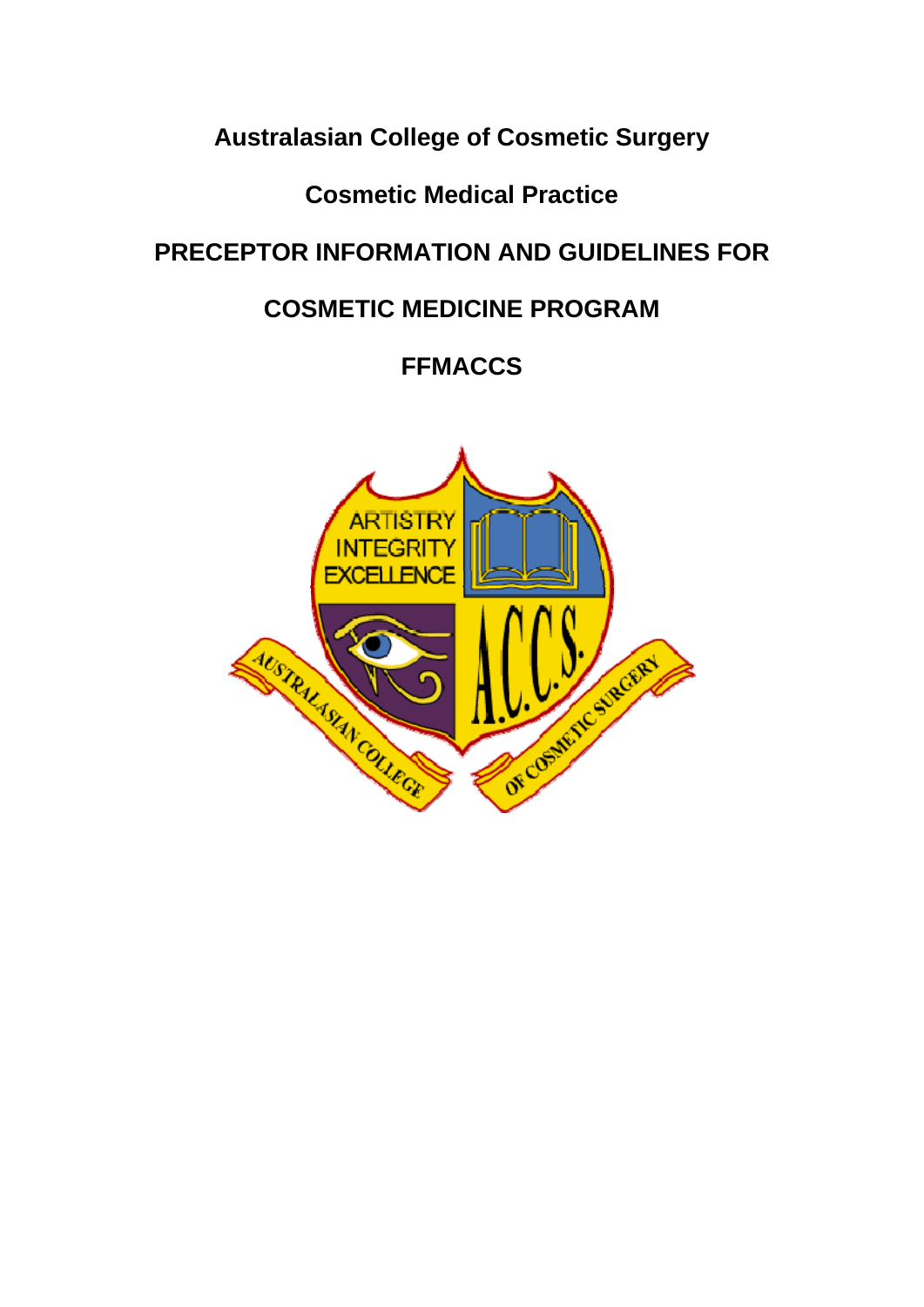|                                             | <b>Version Control</b> |                 |  |  |  |  |  |  |  |
|---------------------------------------------|------------------------|-----------------|--|--|--|--|--|--|--|
| <b>Version</b>                              | <b>Date</b>            | <b>Comments</b> |  |  |  |  |  |  |  |
| <b>First New</b><br>Version<br><b>Draft</b> | 15 September 2009      |                 |  |  |  |  |  |  |  |
| <b>Revision</b>                             | $3rd$ March 2010       |                 |  |  |  |  |  |  |  |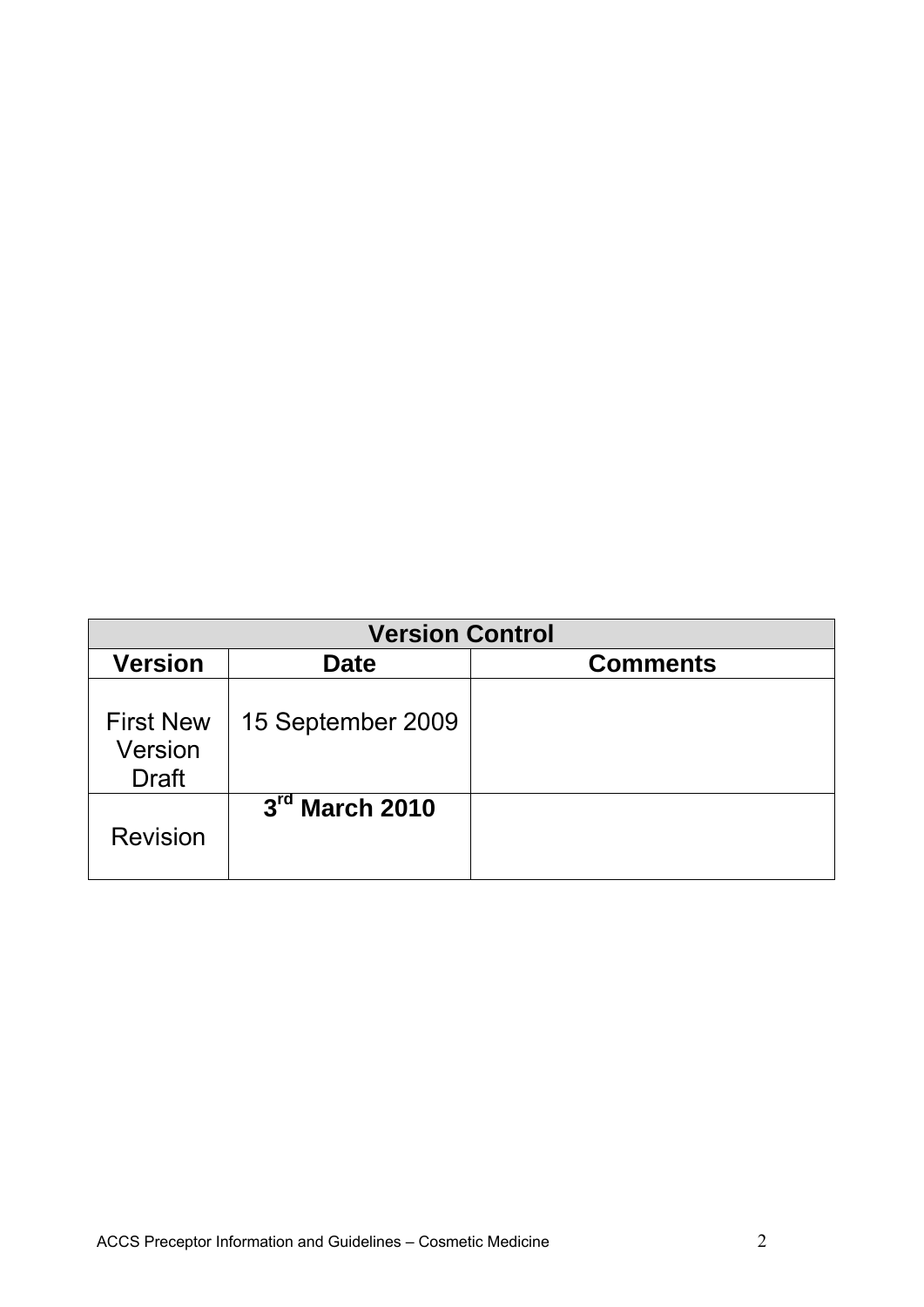# **Table of Contents**

| 3.2 Common Dermatological Conditions Presenting to the Cosmetic Physician  21 |  |
|-------------------------------------------------------------------------------|--|
|                                                                               |  |
|                                                                               |  |
|                                                                               |  |
|                                                                               |  |
|                                                                               |  |
|                                                                               |  |
|                                                                               |  |
|                                                                               |  |
|                                                                               |  |
|                                                                               |  |
|                                                                               |  |
|                                                                               |  |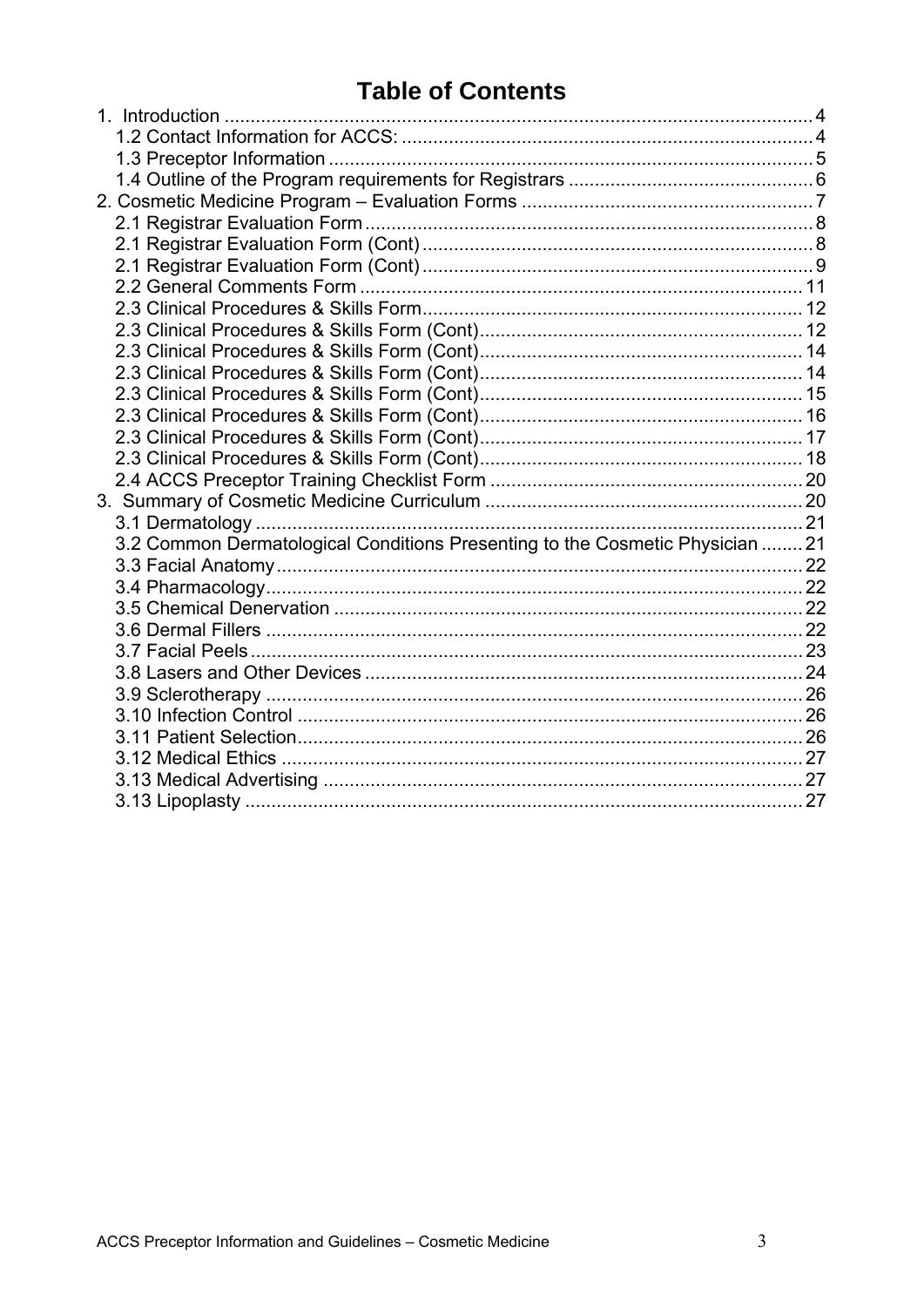# **1. Introduction**

The Australasian College of Cosmetic Surgery (ACCS) was established in 1999 to deliver support and training to doctors wishing to specialize in cosmetic medicine or surgery. The College has a training program for Cosmetic Surgery FACCS and also has a medical faculty which trains doctors in Cosmetic Medicine FFMACCS.

Thank you for accepting the role of preceptor to those doctors wishing to specialize in the field of cosmetic medicine.

The ACCS has evolved as a multi-disciplinary body consisting of general surgeons, plastic surgeons, dermatologists, ear nose and throat surgeons, ophthalmologists and other doctors who specialize in cosmetic medicine and surgery. The ACCS was formed as the successor to the Australian Association of Cosmetic Surgery, which was previously formed in 1992.

The College believes that patients will be best served with cosmetic surgery and medicine being officially recognized as a new specialty. This will help to remove the confusion about the training and skills of different types of doctors offering cosmetic services. The ACCS is dedicated to excellence in training, with the overarching aim of the College being summarized by the statement:

#### **"Raising Standards…Protecting Patients"**

#### **1.2 Contact Information for ACCS:**

All Correspondence To: PO Box 36, Parramatta, NSW 2124

Registered Office: Level 2, 96 Phillip Street, Parramatta, NSW 2150

T 1800 804 781 F 02 9687 1799 E admin@accs.org.au *www.cosmeticsurgery.org.au*

A.B.N. 890 863 834 31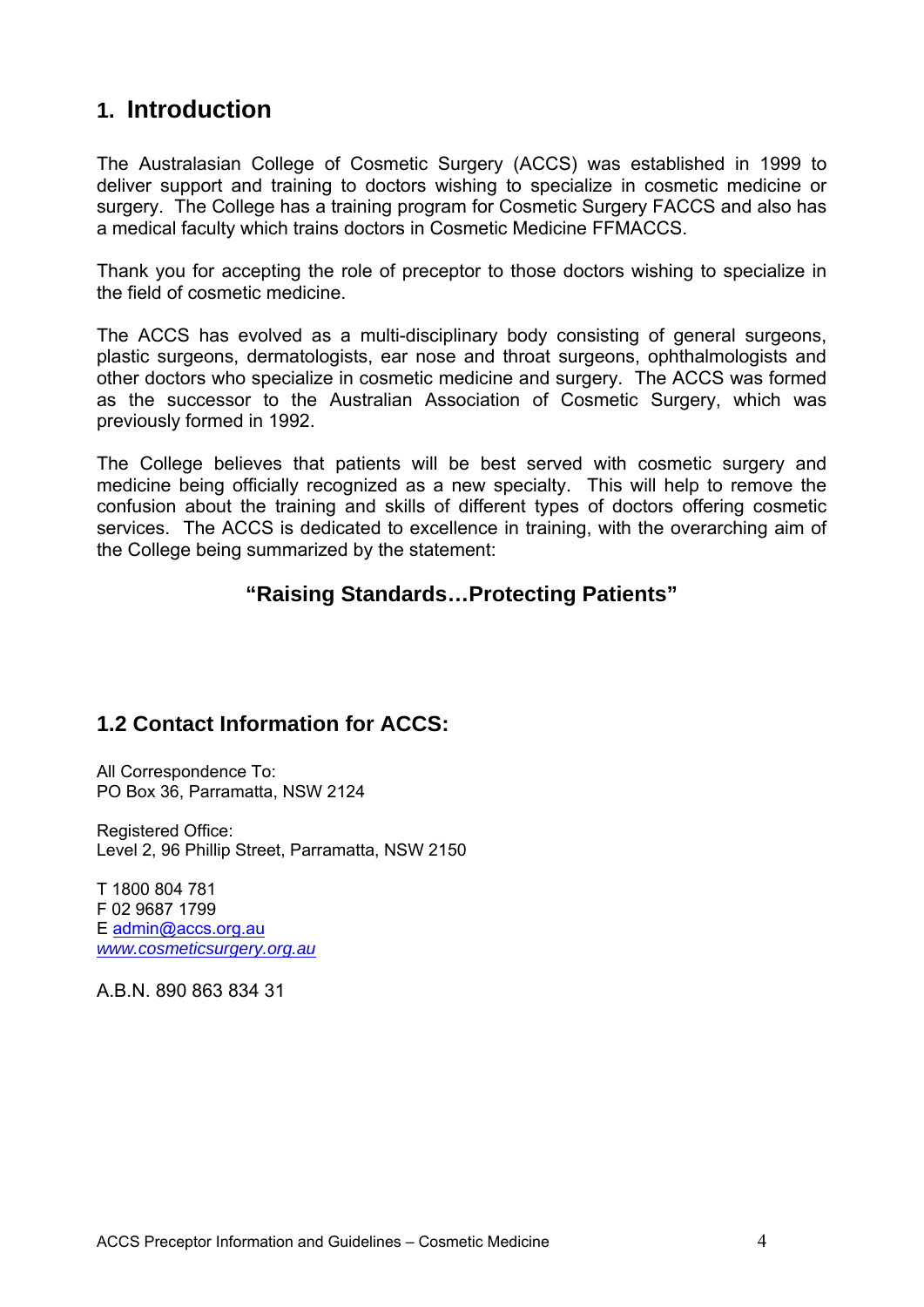### **1.3 Preceptor Information**

The training program for the Faculty of Medicine is a post graduate, advanced, specialist training course. The Program is essentially a self-directed educational program with the clinical experience coming from the preceptorship terms and direct cosmetic medicine experience. The main objective of this Program is to train a doctor to be of sufficient high standard, to be knowledgeable and competent in cosmetic medicine and its associated procedures. Registrars who attain this standard may be awarded Fellowship of the Faculty of Medicine of the Australasian College of Cosmetic Surgery.

To assist in the evaluation of the Registrars clinical skills, acumen and competency the preceptorship terms will be of absolute importance. The following is an outline of the requirements from the preceptors.

- 1. Provide access to your clinic/surgery for the purpose of training the registrars in cosmetic medicine and its procedures.
- 2. Provide suitable cases to meet the training needs of the Registrar, particularly observational cases and assistance at procedures.
- 3. When appropriate, supervise hands-on training of the Registrar in some of the specific procedures required in the syllabus – aim for at least once a week in the second and later terms of training, increasing with the Registrar's experience.
- 4. Observe and evaluate the Registrar's clinical knowledge, communication skills with patients and colleagues (Registrar Evaluation Form).
- 5. Observe and evaluate the Registrar's ability to obtain clinical information from patients, reach logical conclusions and elicit patient's expectations and ability to address the patient's need for informed consent (Registrar Evaluation Form).
- 6. Observe and evaluate the Registrar's competency in performing the specific procedures required in the training program (Clinical Procedures and Skills Form and sign off on Registrar's procedures log and diary of practice).

Note: Primary emphasis should be on assessing the Registrar as being "safe" in performing any of the particular procedures and secondary emphasis on particular techniques the registrar may have adopted i.e. ensure that basic principle of the procedures are practised and understood. The patient should not be put in any harm.

- 7. If possible, collaborate and help with the Registrar's scientific paper i.e. maybe provide suggestions for topics or area of research, act as mentor for clinical aspect of the research. Registrars are required to complete a scientific paper each year during their training as part of their self directed learning and present these at the annual conferences and submit them for publication in a journal approved by the College.
- 8. Set aside regular time during the preceptorship term for teaching of the clinical, theoretical and practical aspects of cosmetic medicine. For example, set aside time for discussing any questions the registrar may have or give him/her a specific area to study then discuss this area at the next meeting.
- 9. Fill in Registrar Evaluation Form, Clinical Procedures and Skills Form and General Comment Form, if required, as well as Preceptor Training Checklist (all forms in section 2 of preceptor guide). This will be crucial in providing vital feedback about the Registrar's progress. It will help identify areas of strengths and weaknesses so that specific further training can be planned. Hence it is essential that frank and constructive comments be provided to meet this objective. These evaluations by the preceptors will also form the basis of assessing the Registrars' overall clinical and practical competency and whether they receive Certificates of Satisfactory Completion of the Training Program.
- 10. Provide regular opportunities during the term for the Registrar to question and discuss modification of the program.
- 11. Liaise regularly with the Director of Training in your State.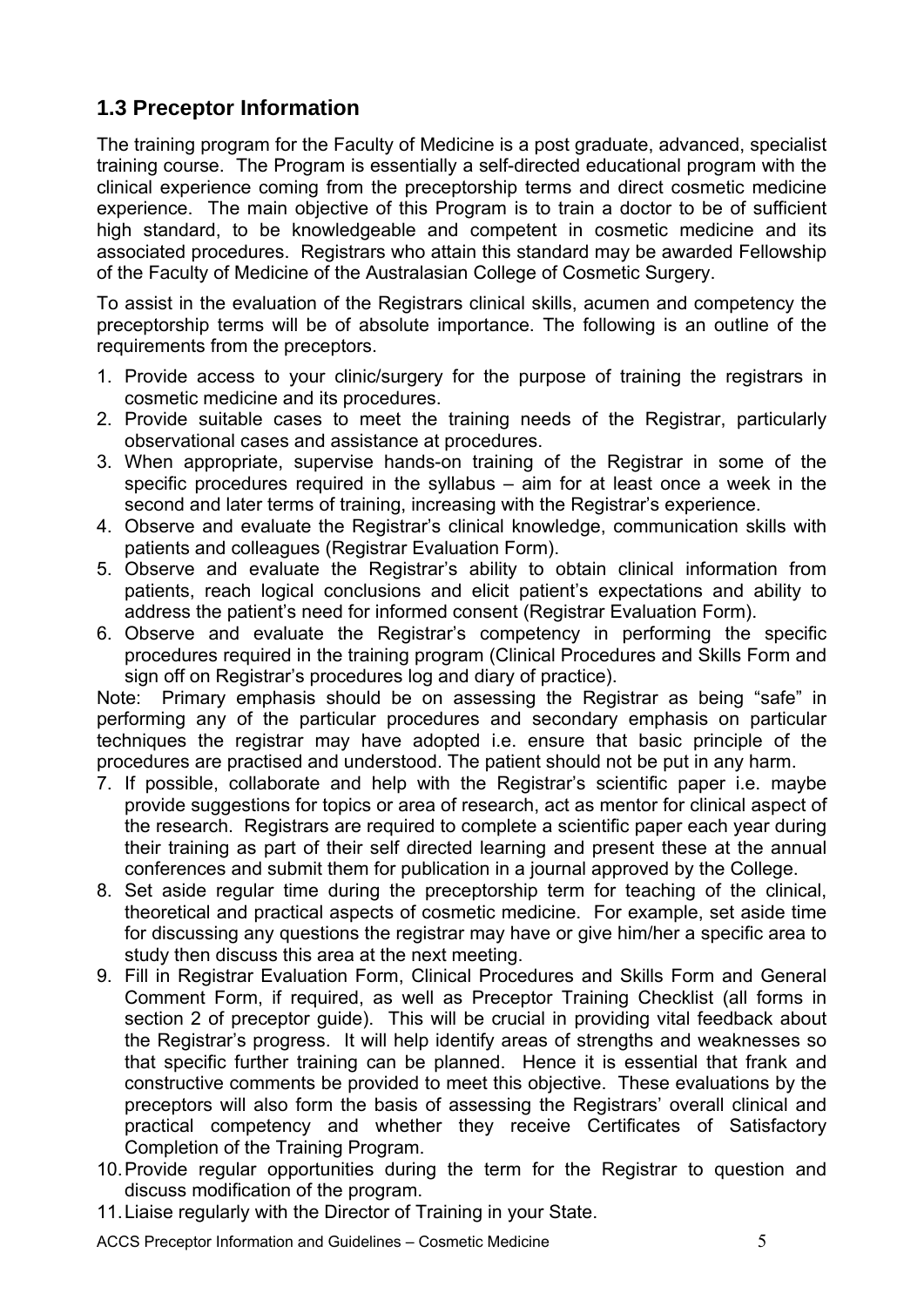### **1.4 Outline of the Program requirements for Registrars**

#### **COSMETIC MEDICINE PROGRAM**

Meet selection criteria  $\overline{\mathbf{t}}$  Complete 2 years training if including liposuction (92 weeks) or 18 months if no liposuction included(62 weeks -no liposuction) Each week minimum of 30 hours (20 hrs patient contact 10 hrs academic pursuit) (**Note:** If after early assessment at the injectable workshop, held in the first three months of training, the registrar is deemed to be unable, with more training, to attain the standard of Fellowship, the registrar will be offered the alternative of completing the Diploma of Cosmetic Medicine).  $\overline{\textbf{v}}$ Cosmetic Medicine Curriculum Outline: • Dermatology • Common Dermatological conditions presenting to the cosmetic physician Facial Anatomy Pharmacology Chemical Denervation Dermal Fillers Facial Peels Lasers and other Devices • Sclerotherapy • Infection Control Patient Selection Medical Ethics Medical Advertising Lipoplasty (if included knowledge of & exposure to, sufficient to counsel patients only)  $\overline{\textbf{v}}$ 

Maintain a diary of practice attachments including –

- log books (submitted at the end of each term) and
- workshop/conference attendances

Each year of the program:

- Preceptor evaluations for each term
- Oral exam and written exam
- Presentation of scientific paper
- Publication of approved article
- Attend required meetings/conferences

Be invited by Board of Censors and successfully complete the final written and oral exams

### **FELLOWSHIP OF THE FACULTY OF MEDICINE, FFMACCS**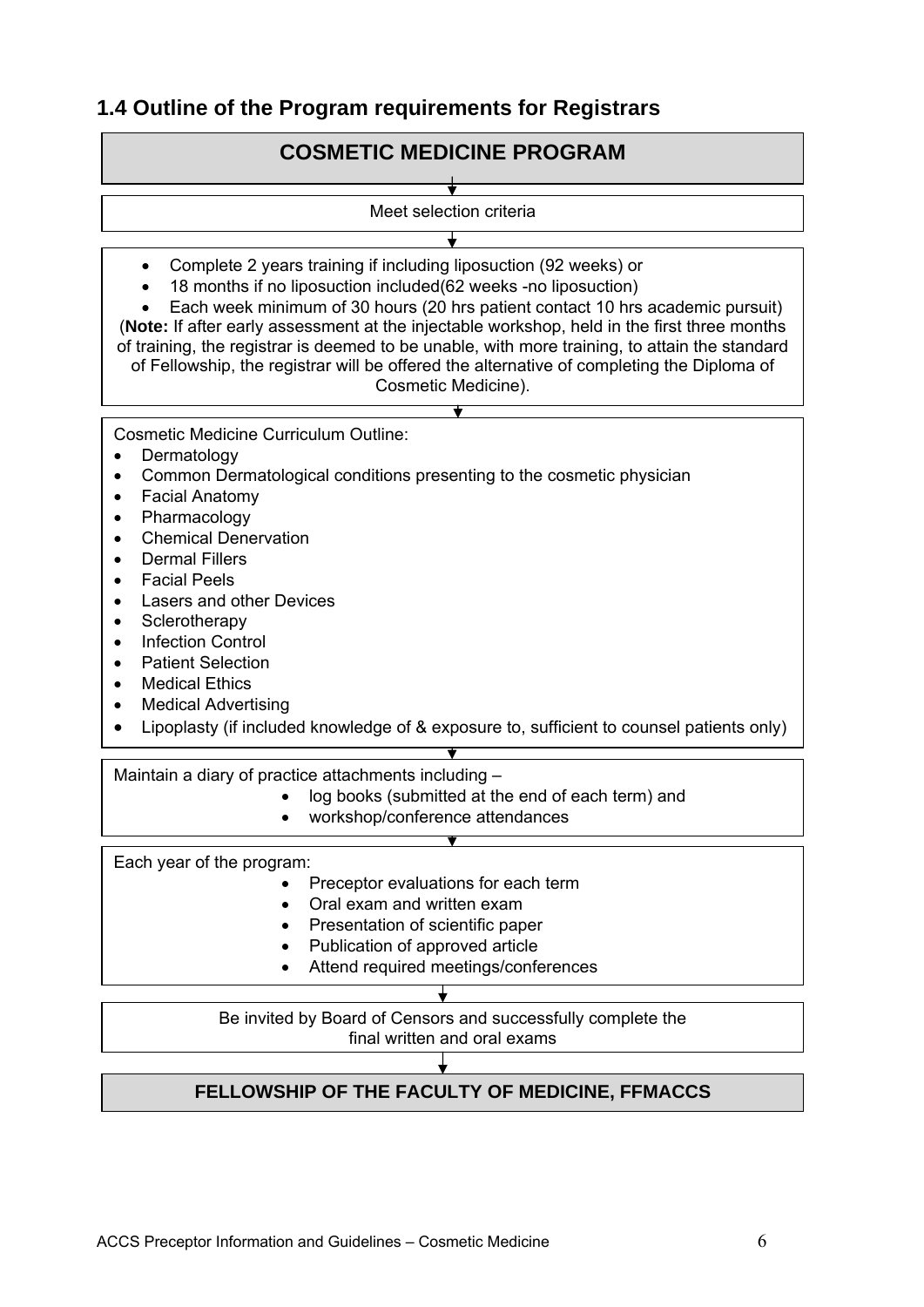# **2. Cosmetic Medicine Program – Evaluation Forms**

As Preceptor, there are three different evaluation forms that will need to be filled out to form the basis for assessing the Registrar's progress and standard:

- 1. Registrar Evaluation Form
- 2. General Comments Form (may not be required if no further comment necessary)
- 3. Clinical Procedures and Skills Form

The evaluation forms are designed to identify a registrar's areas of strengths and weaknesses, so that specific training can be planned to attain the high standard of clinical and practical experience needed to fulfil criteria for awarding Fellowship of the College. The fourth form – 2.4 ACCS Preceptor Training Checklist Form, is a cover sheet for the above three forms and will help to ensure that all preceptor requirements are completed.

All forms are to be completed (General Comments only needs to be completed if required) and sent to the College Administrators (with checklist as cover sheet – form 2.4) at the end of each preceptorship term:

#### **All correspondence to:**

PO Box 36, Parramatta, NSW 2124

#### **Registered Office:**

Level 4, Suite 3, Macquarie House, 169 Macquarie Street, Parramatta, NSW 2150

**Telephone:**  1800 804 781 **Fax:**  (02) 9687 1799 **Website:**  www.cosmeticsurgery.org.au **Email:**  admin@accs.org.au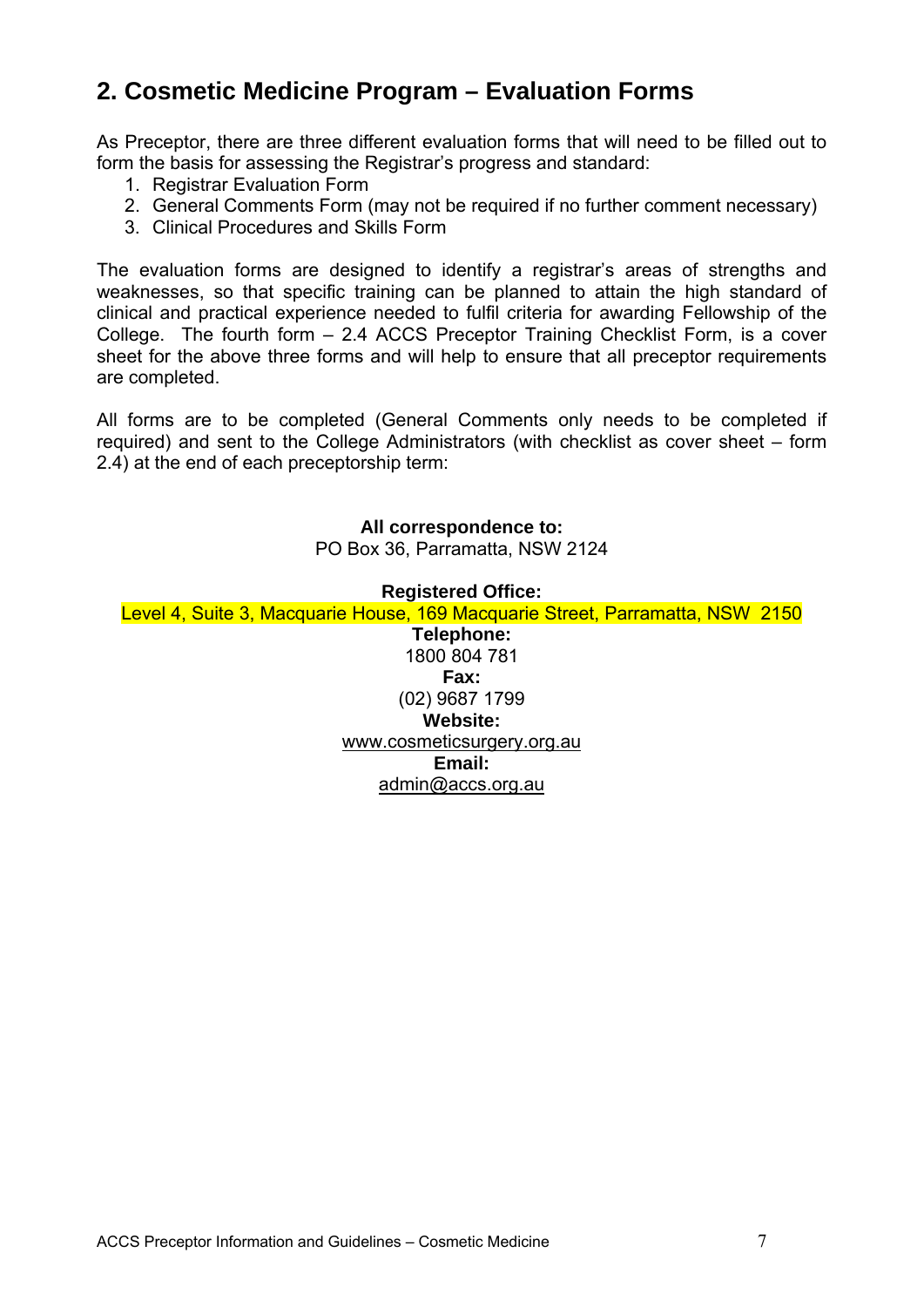# **2.1 Registrar Evaluation Form**

| <b>Registrar Name:</b> |  |
|------------------------|--|
|                        |  |
| <b>Preceptor Name:</b> |  |
| Preceptor              |  |
| <b>Address:</b>        |  |
| Preceptorship          |  |
| Term Dates:            |  |

Please tick appropriate proficiency level and add comments as required. Of the specific requirements performed during this term, how would you rate the registrar's proficiency (refer to proficiency rating table below), and which areas require further attention:

| <b>Proficiency Rating 1*</b> | Needs more work, not proficient                                  |
|------------------------------|------------------------------------------------------------------|
|                              |                                                                  |
| <b>Proficiency Rating 2*</b> | Understands requirements but below average proficiency           |
|                              | Average proficiency (safe, sound technique, sound understanding) |
| <b>Proficiency Rating 3*</b> |                                                                  |
|                              | Above average proficiency (safe, above average technique and     |
| <b>Proficiency Rating 4*</b> | understanding)                                                   |
|                              | Highly proficient, (safe, excellent technique and understanding) |
| <b>Proficiency Rating 5*</b> |                                                                  |

| Is the Registrar Proficient in: |                                                                                               |        | 1-Needs more<br>work; 3-average, 5-<br>highly proficient | <b>Proficiency</b><br>Rating<br>$1 - 5^*$ |        |        | Areas needing more<br>attention or handled very<br>well?<br>Any comments? | N/A |
|---------------------------------|-----------------------------------------------------------------------------------------------|--------|----------------------------------------------------------|-------------------------------------------|--------|--------|---------------------------------------------------------------------------|-----|
|                                 |                                                                                               | 1.     | 2.                                                       | 3.                                        | 4.     | 5.     |                                                                           |     |
| 1.                              | <b>Obtaining information</b>                                                                  |        |                                                          |                                           |        |        |                                                                           |     |
|                                 | from the patient, relevant                                                                    | $\Box$ | $\Box$                                                   | $\Box$                                    | $\Box$ | $\Box$ |                                                                           | □   |
|                                 | medical history and                                                                           |        |                                                          |                                           |        |        |                                                                           |     |
|                                 | communicating effectively                                                                     |        |                                                          |                                           |        |        |                                                                           |     |
| 2.                              | Performing examination,<br>assessing surgical/<br>medical requirements                        | $\Box$ | $\Box$                                                   | $\Box$                                    | П      | П      |                                                                           | п   |
|                                 | and relevant diagnostic<br>tests before                                                       |        |                                                          |                                           |        |        |                                                                           |     |
|                                 | recommending<br>treatment/procedures                                                          |        |                                                          |                                           |        |        |                                                                           |     |
| 3.                              | <b>Making decisions in</b><br>diagnosis and<br>management with the<br>patient as participant. | П      | $\Box$                                                   | $\Box$                                    | П      | $\Box$ |                                                                           | П   |
| 4.                              | Communicating                                                                                 |        |                                                          |                                           |        |        |                                                                           |     |
|                                 | effectively to patients<br>about possible side                                                | П      | $\Box$                                                   | $\Box$                                    | П      | п      |                                                                           | П   |
|                                 | effects, outcomes and the<br>procedure.                                                       |        |                                                          |                                           |        |        |                                                                           |     |

# **2.1 Registrar Evaluation Form (Cont)**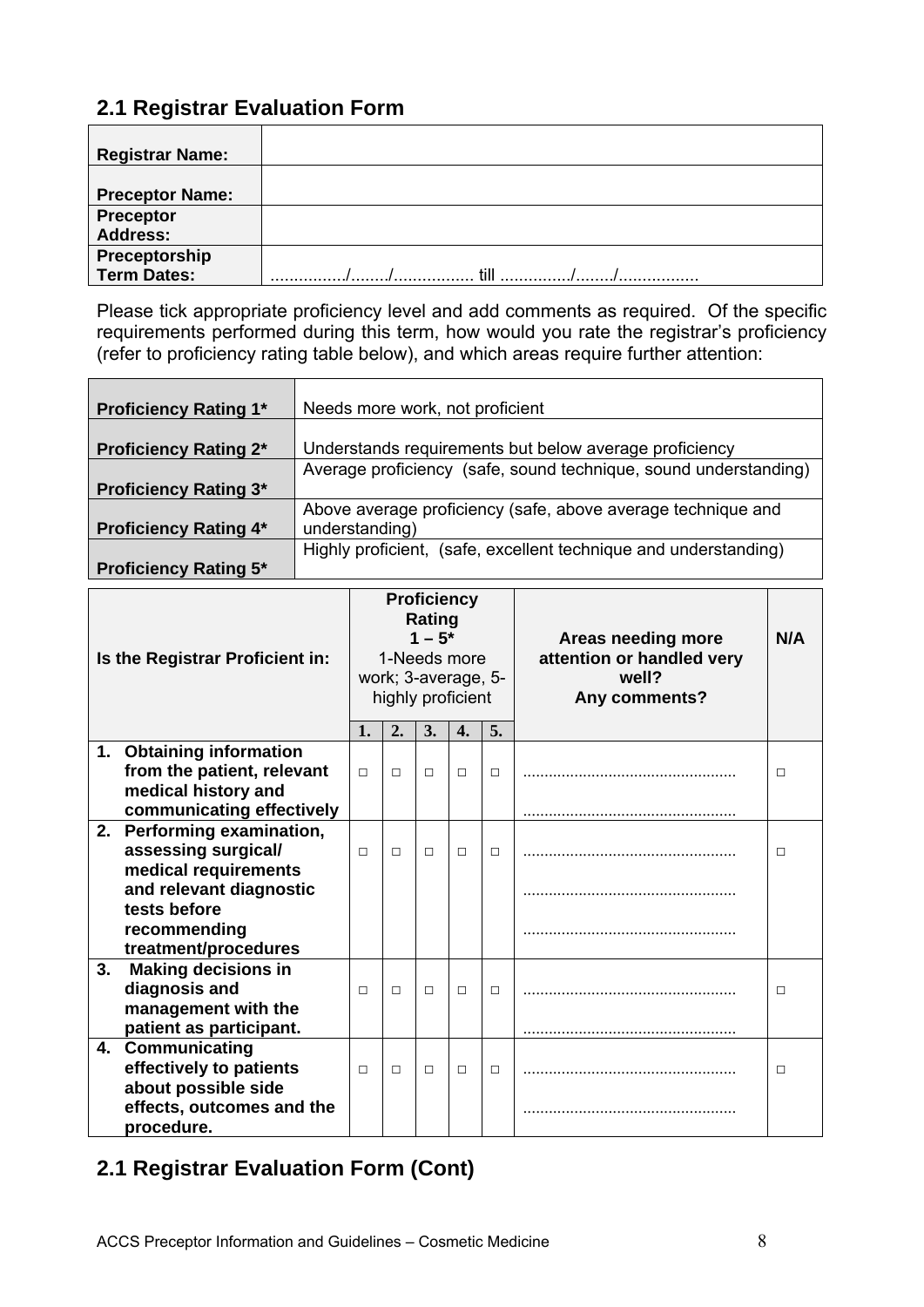|    | Is the Registrar Proficient in:                                                                                                                   | <b>Proficiency</b><br>Rating<br>$1 - 5^*$<br>1-Needs more<br>work; 3-average, 5-<br>highly proficient |        |        |        |        | Areas needing more<br>attention or handled very<br>well?<br>Any comments? | N/A |
|----|---------------------------------------------------------------------------------------------------------------------------------------------------|-------------------------------------------------------------------------------------------------------|--------|--------|--------|--------|---------------------------------------------------------------------------|-----|
| 5. | Providing after care and<br>minimising/prevention of<br>side effects.                                                                             | $\Box$                                                                                                | $\Box$ | $\Box$ | П      | $\Box$ | .                                                                         | □   |
| 6. | <b>Recognising limits of</b><br>his/her own knowledge,<br>experience, ability and<br>enlisting help or referral.                                  | $\Box$                                                                                                | $\Box$ | $\Box$ | $\Box$ | $\Box$ | .                                                                         | □   |
|    | 7. Assessing clinical<br>information and reaching<br>logical conclusions but<br>willing to change his/her<br>mind in light of new<br>information. | $\Box$                                                                                                | $\Box$ | $\Box$ | $\Box$ | $\Box$ |                                                                           | □   |
| 8. | Appreciates psychological<br>dimensions of cosmetic<br>problems and can elicit<br>patient expectations<br>regarding the procedures.               | $\Box$                                                                                                | $\Box$ | $\Box$ | п      | П      |                                                                           | П   |

| Does this Registrar:                                                                             |        |        | <b>Proficiency</b><br>Rating<br>$1 - 5^*$ | 1-Needs more<br>work; 3-average, 5-<br>highly proficient |        | Areas needing more<br>attention or handled very<br>well?<br>Any comments? | N/A |
|--------------------------------------------------------------------------------------------------|--------|--------|-------------------------------------------|----------------------------------------------------------|--------|---------------------------------------------------------------------------|-----|
| 9. Exhibit the personal and<br>professional qualities<br>required of a specialist in<br>cosmetic | $\Box$ | $\Box$ | $\Box$                                    | П                                                        | $\Box$ |                                                                           | □   |
| medicine/surgery?<br>Eg ethical, caring,<br>conscientious, reliable,                             |        |        |                                           |                                                          |        |                                                                           |     |
| accepting of<br>responsibility?                                                                  |        |        |                                           |                                                          |        |                                                                           |     |
| 10. Consider the cost of the<br>treatment to the patient?                                        | $\Box$ | $\Box$ | $\Box$                                    | П                                                        | $\Box$ |                                                                           | □   |
|                                                                                                  |        |        |                                           |                                                          |        |                                                                           |     |

# **2.1 Registrar Evaluation Form (Cont)**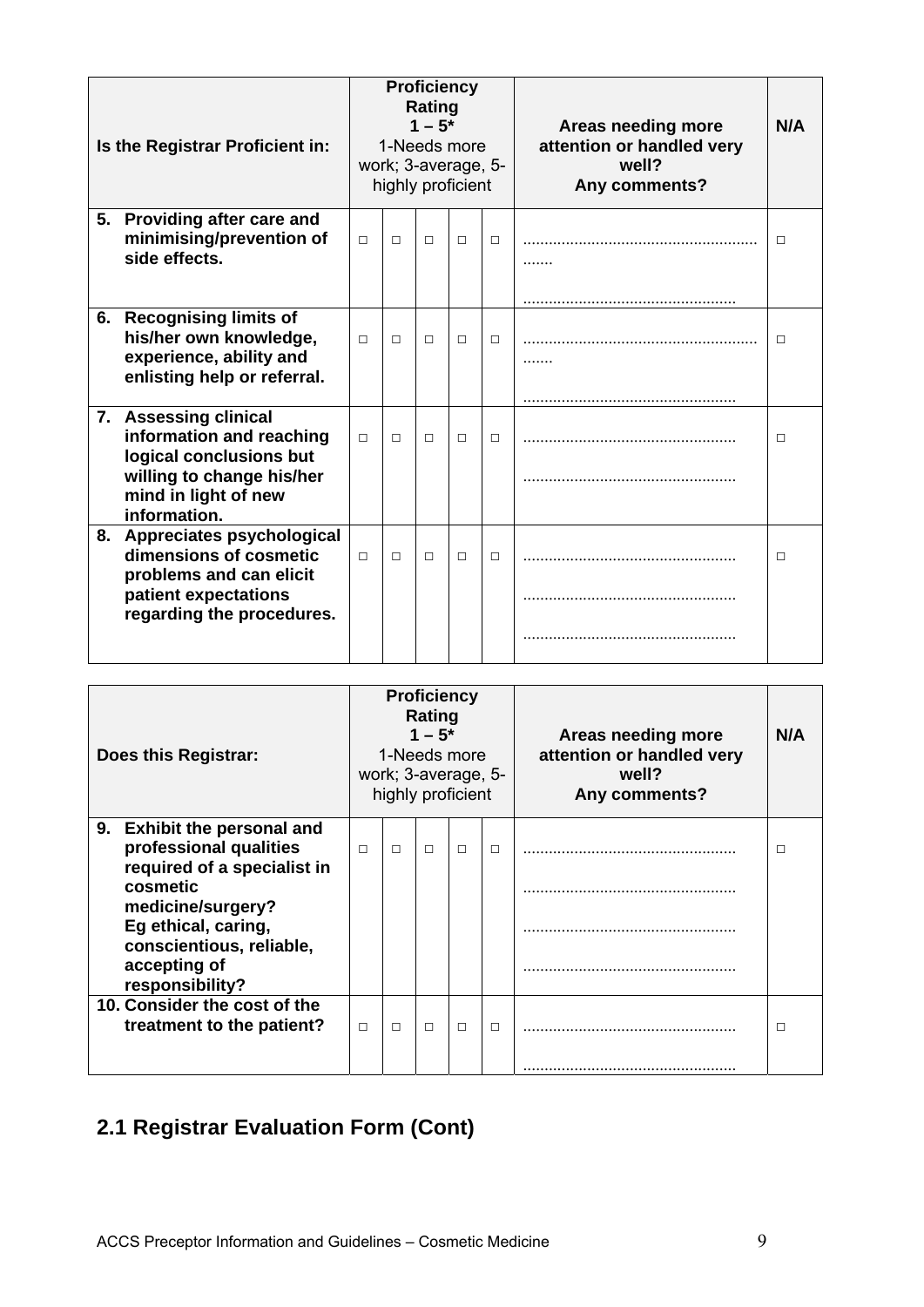| Does this Registrar:                                                                                                            | <b>Proficiency</b><br><b>Rating</b><br>$1 - 5^*$<br>1-Needs more<br>work; 3-average, 5-<br>highly proficient |        |        |        |        | Areas needing more<br>attention or handled very<br>well?<br>Any comments? | N/A    |
|---------------------------------------------------------------------------------------------------------------------------------|--------------------------------------------------------------------------------------------------------------|--------|--------|--------|--------|---------------------------------------------------------------------------|--------|
| 11. Show a keenness to learn,<br>plan his/her learning and<br>willingness to accept<br>feedback?                                | $\Box$                                                                                                       | $\Box$ | $\Box$ | $\Box$ | П      |                                                                           | □      |
| 12. Exhibit an awareness of<br>infection control in office<br>procedures?                                                       | $\Box$                                                                                                       | $\Box$ | П      | П      | $\Box$ |                                                                           | П      |
| 13. Exhibit the required<br>dexterity and procedural<br>expertise?                                                              | $\Box$                                                                                                       | $\Box$ | □      | П      | $\Box$ |                                                                           | □      |
| 14. Exhibit appropriate care in<br>handling of tissues and<br>wound care and<br>management?                                     | $\Box$                                                                                                       | $\Box$ | $\Box$ | П      | $\Box$ |                                                                           | $\Box$ |
| 15. Understand the<br>interaction of other<br>medical conditions and<br>disease processes on a<br>planned treatment<br>program? | П                                                                                                            | $\Box$ | $\Box$ | П      | $\Box$ |                                                                           | П      |
| 16. Exhibit an appropriate<br>knowledge of anatomy<br>and the principles of<br>physiology?                                      | $\Box$                                                                                                       | $\Box$ | $\Box$ | $\Box$ | $\Box$ |                                                                           | □      |
| 17. Exhibit an appropriate<br>understanding of<br>aesthetic principles?                                                         | $\Box$                                                                                                       | П      | $\Box$ | $\Box$ | $\Box$ |                                                                           | $\Box$ |

Thank you for your assistance in completing this form. If you have any queries please contact one of the College's Censors. The completed form should be mailed to ACCS Administration with the checklist (form 2.4) and other required forms.

Signed:\_\_\_\_\_\_\_\_\_\_\_\_\_\_\_\_\_\_\_\_\_\_\_\_\_\_\_\_\_\_\_\_\_\_\_

Date:\_\_\_\_\_\_\_\_\_\_\_\_\_\_\_\_\_\_\_\_\_\_\_\_\_\_\_\_\_\_\_\_\_\_\_\_\_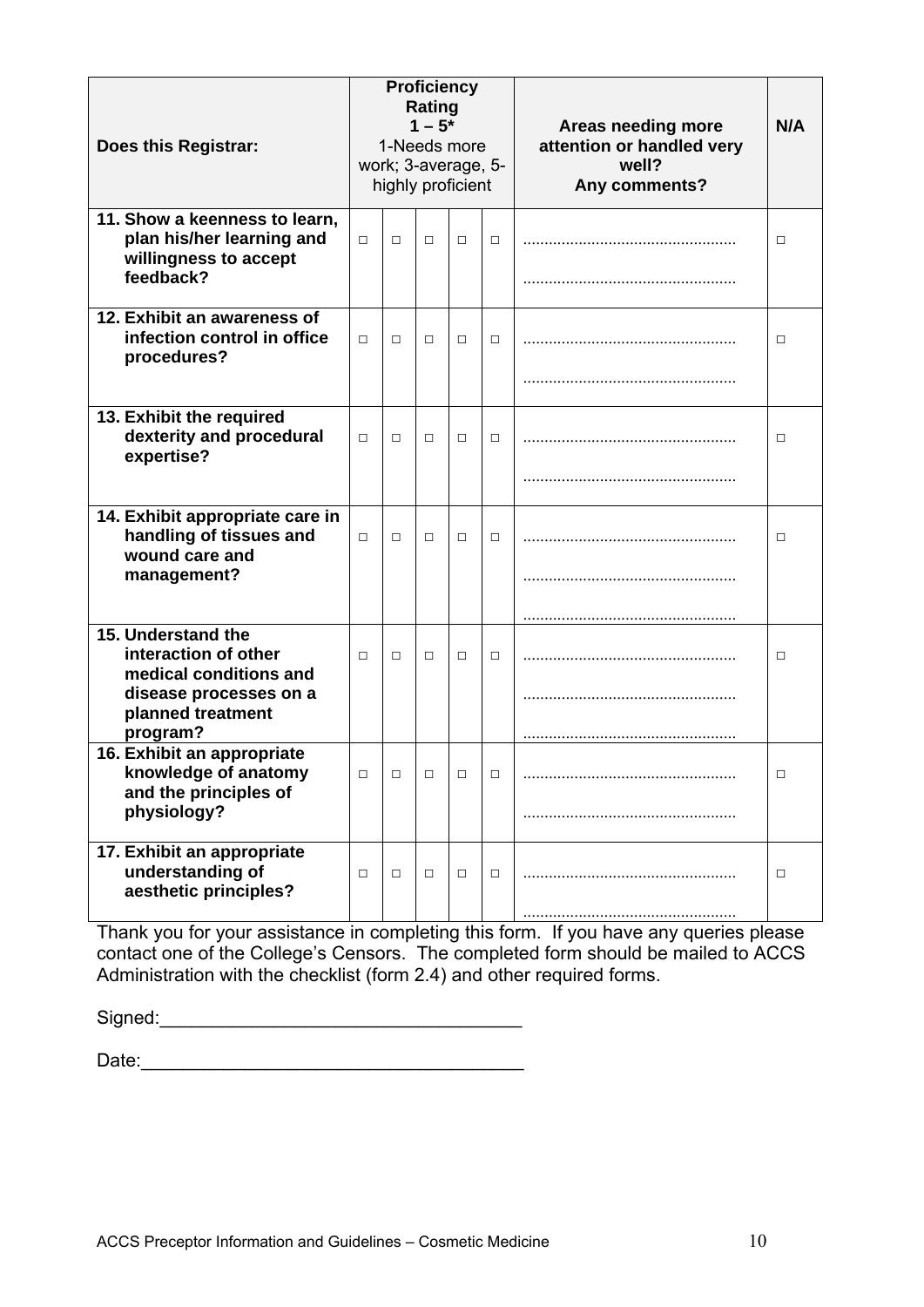### 2.2 General Comments Form

| <b>Registrar Name:</b> |  |
|------------------------|--|
|                        |  |
| <b>Preceptor Name:</b> |  |

Please comment on the registrar's progress during the term  $-$  the extent to which the registrar's training objectives have been fulfilled. Any areas that may need more improvement to be a more effective specialist cosmetic practitioner.

Thank you for your assistance in completing this form. If you have any queries please contact one of the College's Censors. The completed form should be mailed to ACCS Administration with the checklist (form 2.4) and other required forms.

Signed: the contract of the contract of the contract of the contract of the contract of the contract of the contract of the contract of the contract of the contract of the contract of the contract of the contract of the co

Date: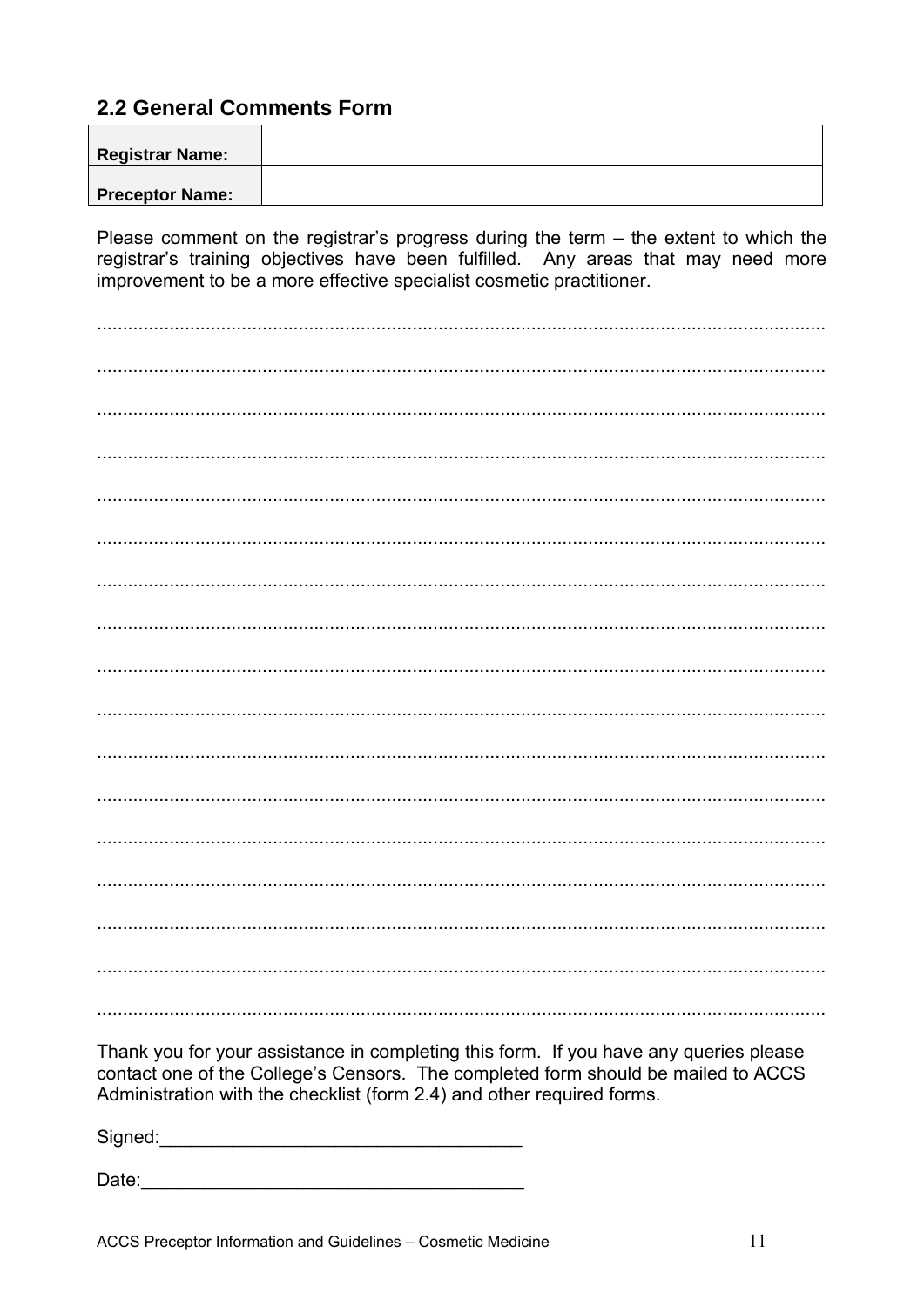Of the specific procedures performed during this term, how would you rate the registrar's proficiency (refer to proficiency rating table below), and which require further attention. (N.B. The following forms outline all procedures/skills that are covered in the curriculum, some may not apply to a particular preceptorship, in those areas that do not apply please tick N/A):

| Needs more work, unable to understand /perform skill   |
|--------------------------------------------------------|
| Understands skill/procedure but below average          |
| Average understanding average ability to perform skill |
| Above average understanding/skill                      |
| Excellent understanding, very skilled                  |
|                                                        |

| <b>Procedure/Skill</b><br>1. Dermatology -<br>Able to competently<br>assess: | <b>Proficiency</b><br>Rating<br>$1 - 5^*$<br>(1. Needs more<br>work, 3 average, 5<br>very skilled) |        |        |        |        | Areas needing more attention or<br>handled very well?<br>Any comments? | N/A    |
|------------------------------------------------------------------------------|----------------------------------------------------------------------------------------------------|--------|--------|--------|--------|------------------------------------------------------------------------|--------|
|                                                                              | 1.                                                                                                 | 2.     | 3.     | 4.     | 5.     |                                                                        |        |
| Structure and function<br>of normal skin                                     | $\Box$                                                                                             | $\Box$ | $\Box$ | $\Box$ | $\Box$ |                                                                        | $\Box$ |
| <b>Classify Skin Types</b><br>(Fitzpatrick)                                  | $\Box$                                                                                             | $\Box$ | $\Box$ | $\Box$ | $\Box$ |                                                                        | $\Box$ |
| Effects of chronological<br>Aging                                            | $\Box$                                                                                             | $\Box$ | $\Box$ | $\Box$ | □      |                                                                        | $\Box$ |
| Effects of Photo aging                                                       | $\Box$                                                                                             | $\Box$ | □      | $\Box$ | □      |                                                                        | $\Box$ |
| Healing Skin:<br>(abnormal, delayed,<br>Scar formation)                      | $\Box$                                                                                             | $\Box$ | □      | $\Box$ | □      |                                                                        | $\Box$ |
| Theory of antioxidants in<br>relation to aging<br>process.                   | $\Box$                                                                                             | $\Box$ | П      | $\Box$ | □      |                                                                        | $\Box$ |
| Anti-aging topical skin<br>preparations and their<br>effects                 | $\Box$                                                                                             | $\Box$ | □      | $\Box$ | □      |                                                                        | $\Box$ |

# **2.3 Clinical Procedures & Skills Form (Cont)**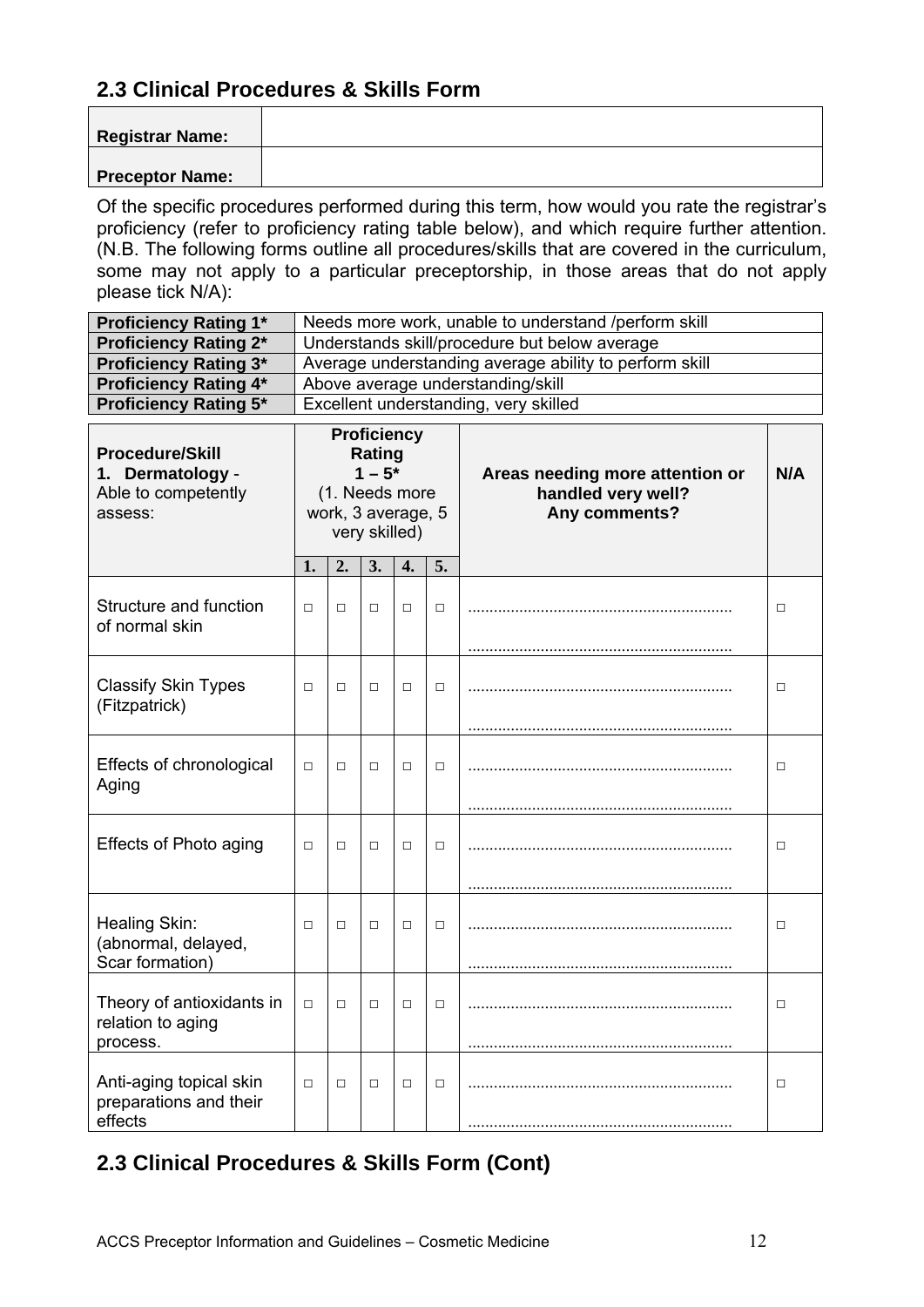| <b>Procedure/Skill</b><br>2. Common<br>Dermatological<br><b>Problems</b><br>Able to competently<br>assess/outline treatment<br>plan for: |        |        | Rating<br>$1 - 5^*$ | <b>Proficiency</b><br>(1. Needs more<br>work, 3 average, 5<br>very skilled) |        | Areas needing more attention or<br>handled very well?<br>Any comments? | N/A    |
|------------------------------------------------------------------------------------------------------------------------------------------|--------|--------|---------------------|-----------------------------------------------------------------------------|--------|------------------------------------------------------------------------|--------|
|                                                                                                                                          | 1.     | 2.     | 3.                  | 4.                                                                          | 5.     |                                                                        |        |
| Acne                                                                                                                                     | $\Box$ | $\Box$ | $\Box$              | $\Box$                                                                      | $\Box$ |                                                                        | $\Box$ |
|                                                                                                                                          |        |        |                     |                                                                             |        |                                                                        |        |
| Acne scarring                                                                                                                            | $\Box$ | $\Box$ | $\Box$              | $\Box$                                                                      | $\Box$ |                                                                        | $\Box$ |
|                                                                                                                                          |        |        |                     |                                                                             |        |                                                                        |        |
| <b>Pigmentary Disorders</b>                                                                                                              | $\Box$ | $\Box$ | $\Box$              | $\Box$                                                                      | $\Box$ |                                                                        | $\Box$ |
|                                                                                                                                          |        |        |                     |                                                                             |        |                                                                        |        |
| <b>Benign Skin conditions</b>                                                                                                            | $\Box$ | $\Box$ | $\Box$              | $\Box$                                                                      | $\Box$ |                                                                        | $\Box$ |
|                                                                                                                                          |        |        |                     |                                                                             |        |                                                                        |        |
| Inflammatory<br>dermatoses                                                                                                               | $\Box$ | $\Box$ | $\Box$              | $\Box$                                                                      | $\Box$ |                                                                        | $\Box$ |
|                                                                                                                                          |        |        |                     |                                                                             |        |                                                                        |        |
| Dermatological<br>conditions associated<br>with systemic disease                                                                         | $\Box$ | $\Box$ | $\Box$              | $\Box$                                                                      | $\Box$ |                                                                        | $\Box$ |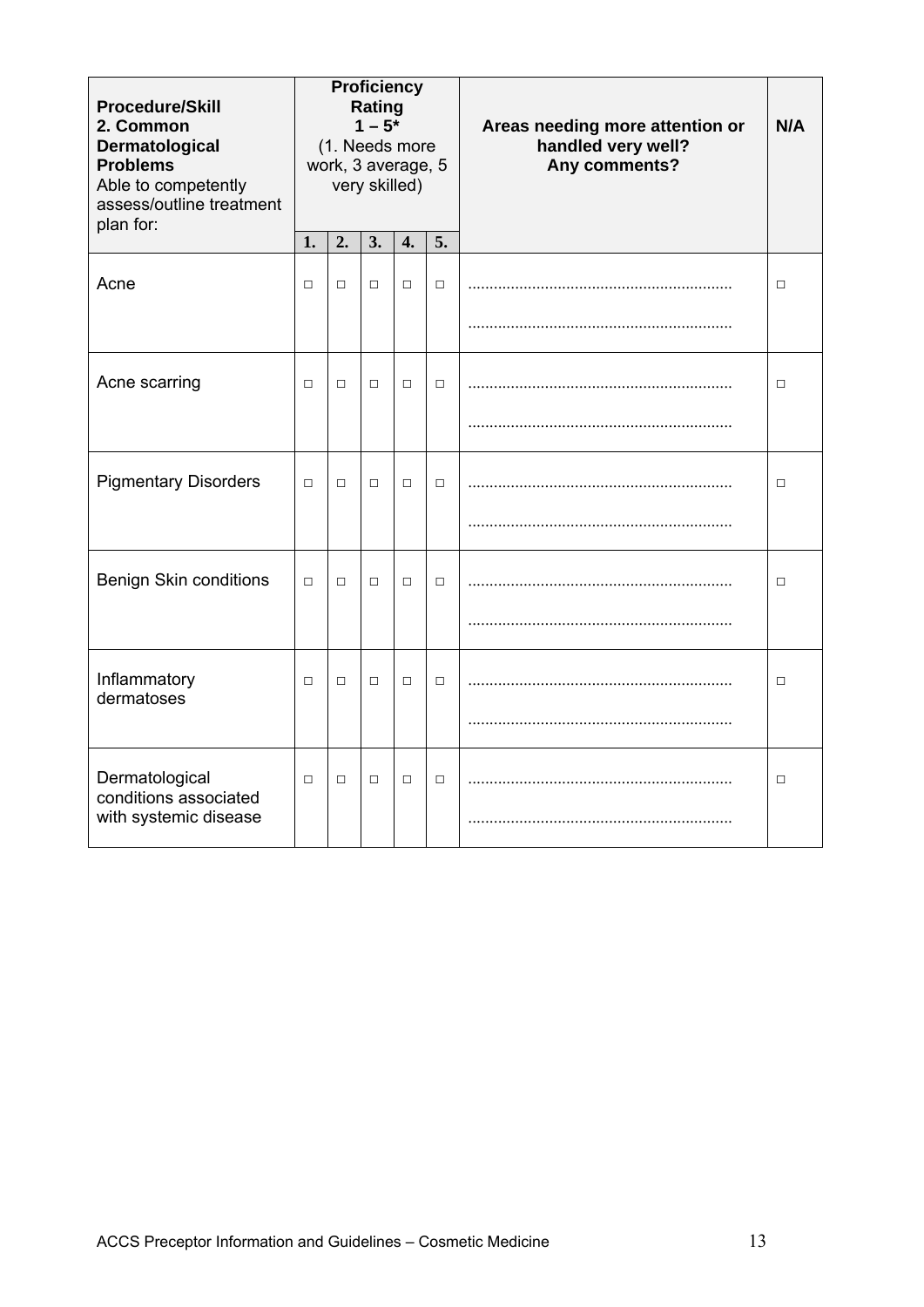| <b>Procedure/Skill</b><br>3. Facial Anatomy<br>Able to competently<br>assess/outline facial: |        |        | <b>Rating</b><br>$1 - 5^*$<br>very skilled) | <b>Proficiency</b><br>(1. Needs more<br>work, 3 average, 5 |        | Areas needing more attention or<br>handled very well?<br>Any comments? | N/A |
|----------------------------------------------------------------------------------------------|--------|--------|---------------------------------------------|------------------------------------------------------------|--------|------------------------------------------------------------------------|-----|
|                                                                                              | 1.     | 2.     | 3.                                          | 4.                                                         | 5.     |                                                                        |     |
| Musculature                                                                                  | $\Box$ | $\Box$ | $\Box$                                      | $\Box$                                                     | $\Box$ |                                                                        | П   |
|                                                                                              |        |        |                                             |                                                            |        |                                                                        |     |
| Nerve supply                                                                                 | $\Box$ | $\Box$ | $\Box$                                      | $\Box$                                                     | $\Box$ |                                                                        | □   |
|                                                                                              |        |        |                                             |                                                            |        |                                                                        |     |
| Aesthetics                                                                                   | $\Box$ | $\Box$ | $\Box$                                      | $\Box$                                                     | $\Box$ |                                                                        | □   |
|                                                                                              |        |        |                                             |                                                            |        |                                                                        |     |

| <b>Procedure/Skill</b><br>4. Pharmacology<br>Able to competently<br>assess/determine/<br>treat with appropriate |        | (1. Needs more<br>work, 3 average, 5 | <b>Rating</b><br>$1 - 5^*$<br>very skilled) | <b>Proficiency</b> |        | Areas needing more attention or<br>handled very well?<br>Any comments? | N/A |
|-----------------------------------------------------------------------------------------------------------------|--------|--------------------------------------|---------------------------------------------|--------------------|--------|------------------------------------------------------------------------|-----|
| anaesthetic:                                                                                                    | 1.     | 2.                                   | 3.                                          | 4.                 | 5.     |                                                                        |     |
| <b>Topical Anaesthetic</b>                                                                                      | $\Box$ | $\Box$                               | $\Box$                                      | $\Box$             | $\Box$ |                                                                        | □   |
|                                                                                                                 |        |                                      |                                             |                    |        |                                                                        |     |
| <b>Local Anaesthetic</b>                                                                                        | $\Box$ | $\Box$                               | $\Box$                                      | $\Box$             | $\Box$ |                                                                        | П   |
|                                                                                                                 |        |                                      |                                             |                    |        |                                                                        |     |
| <b>Conscious Sedation</b>                                                                                       | $\Box$ | $\Box$                               | $\Box$                                      | $\Box$             | $\Box$ |                                                                        | П   |
|                                                                                                                 |        |                                      |                                             |                    |        |                                                                        |     |

## **2.3 Clinical Procedures & Skills Form (Cont)**

**Proficiency**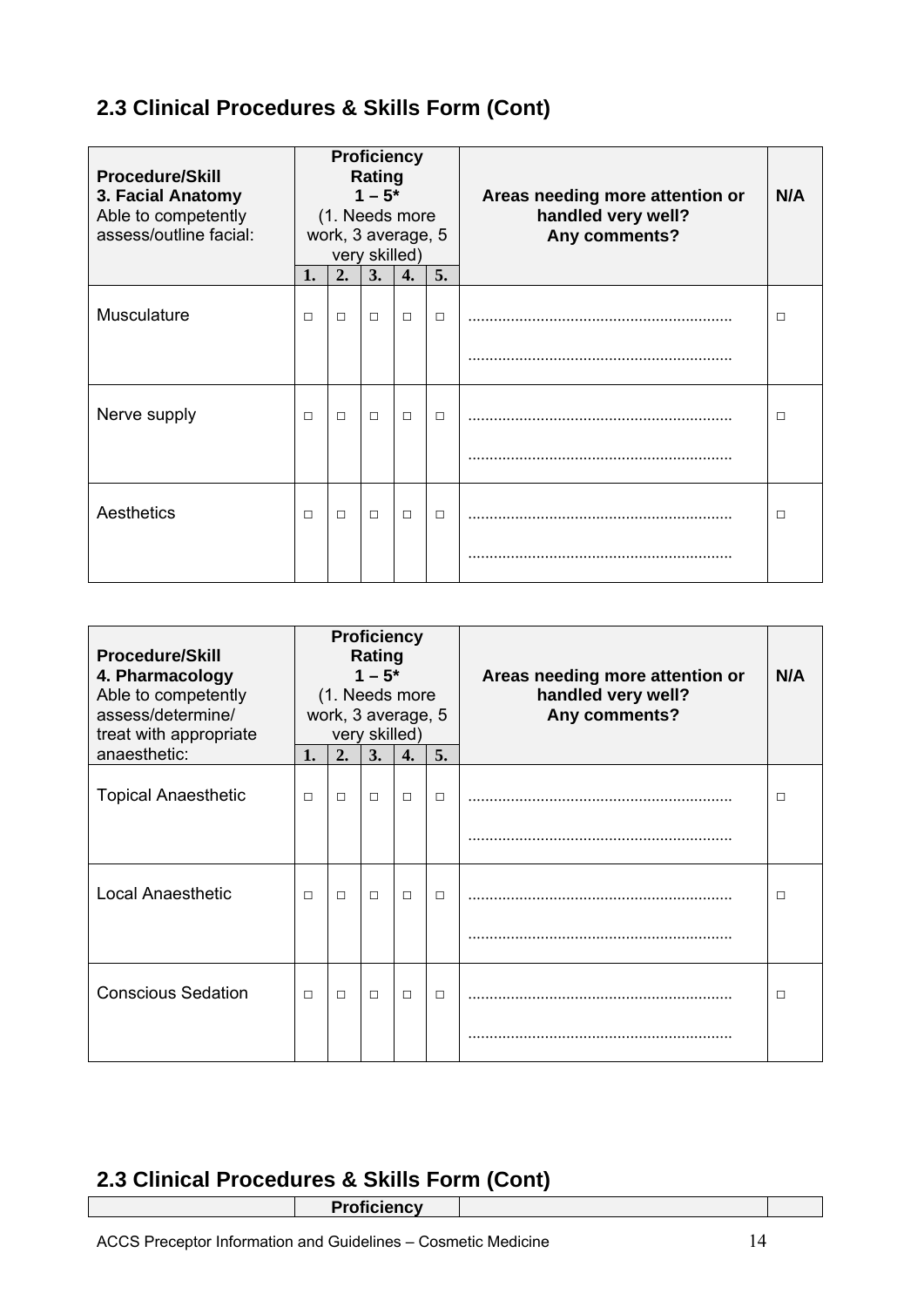| <b>Procedure/Skill</b><br>5. Chemical<br><b>Denervation</b><br>Able to assess safety;<br>competent technique |        | (1. Needs more<br>work, 3 average, 5 | Rating<br>$1 - 5^*$<br>very skilled) |        |        | Areas needing more attention or<br>handled very well?<br>Any comments? | N/A |
|--------------------------------------------------------------------------------------------------------------|--------|--------------------------------------|--------------------------------------|--------|--------|------------------------------------------------------------------------|-----|
| and understanding for:                                                                                       | 1.     | 2.                                   | 3.                                   | 4.     | 5.     |                                                                        |     |
| Botulinum Toxin for<br>injections to face                                                                    | П      | П                                    | $\Box$                               | $\Box$ | $\Box$ |                                                                        | □   |
| <b>Botulinum Toxin</b><br>injections for<br>hyperhidrosis                                                    | $\Box$ |                                      | $\Box$                               | $\Box$ | $\Box$ |                                                                        | П   |
| <b>Botulinum Toxin</b><br>injections - headache<br>Muscle spasm                                              | $\Box$ | П                                    | $\Box$                               | $\Box$ | $\Box$ |                                                                        | □   |

| <b>Procedure/Skill</b><br><b>6. Dermal Fillers</b><br>Able to assess safety;<br>competent technique<br>and understanding for: |        | (1. Needs more<br>work, 3 average, 5 | <b>Rating</b><br>$1 - 5^*$<br>very skilled) | <b>Proficiency</b> |        | Areas needing more attention or<br>handled very well?<br>Any comments? | N/A    |
|-------------------------------------------------------------------------------------------------------------------------------|--------|--------------------------------------|---------------------------------------------|--------------------|--------|------------------------------------------------------------------------|--------|
|                                                                                                                               | 1.     | 2.                                   | 3.                                          | 4.                 | 5.     |                                                                        |        |
| <b>Biological (Bovine</b><br>Collagen) - Collagen                                                                             | $\Box$ | $\Box$                               | $\Box$                                      | □                  | $\Box$ |                                                                        | $\Box$ |
| injections                                                                                                                    |        |                                      |                                             |                    |        |                                                                        |        |
| <b>Hyaluronic Acid</b><br>injections - Superficial                                                                            | $\Box$ | $\Box$                               | $\Box$                                      | П                  | $\Box$ |                                                                        | $\Box$ |
| <b>Hyaluronic Acid</b><br>injections - Deep                                                                                   | □      | $\Box$                               | $\Box$                                      | □                  | $\Box$ |                                                                        | $\Box$ |
| <b>Synthetic Non</b><br>Reabsorbable                                                                                          | $\Box$ | $\Box$                               | $\Box$                                      | $\Box$             | $\Box$ |                                                                        | $\Box$ |
| Autologous Fat                                                                                                                | П      | $\Box$                               | $\Box$                                      | □                  | $\Box$ |                                                                        | □      |
|                                                                                                                               |        |                                      |                                             |                    |        |                                                                        |        |

| <b>Procedure/Skill</b><br><b>7. Chemical Peels</b><br>Able to assess safety; | <b>Proficiency</b><br>Rating<br>$1 - 5^*$<br>(1. Needs more | Areas needing more attention or<br>handled very well? | N/A |
|------------------------------------------------------------------------------|-------------------------------------------------------------|-------------------------------------------------------|-----|
|------------------------------------------------------------------------------|-------------------------------------------------------------|-------------------------------------------------------|-----|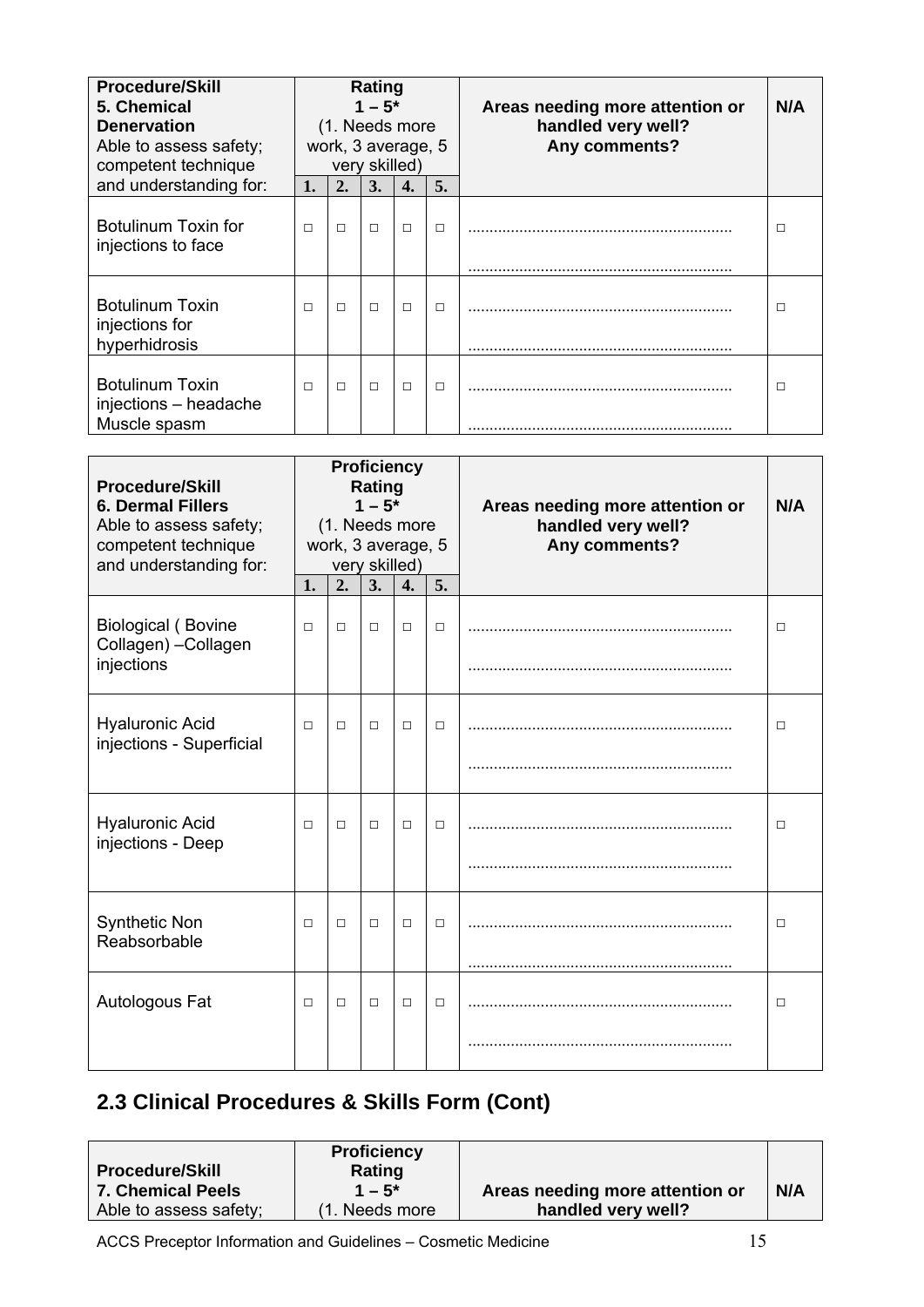| competent technique<br>and understanding for: |        | work, 3 average, 5 | very skilled) |        |        | Any comments? |        |
|-----------------------------------------------|--------|--------------------|---------------|--------|--------|---------------|--------|
|                                               | 1.     | 2.                 | 3.            | 4.     | 5.     |               |        |
| <b>Superficial Peels</b>                      | $\Box$ | $\Box$             | $\Box$        | $\Box$ | $\Box$ |               | $\Box$ |
|                                               |        |                    |               |        |        |               |        |
| <b>Medium Depth Peels</b>                     | $\Box$ | $\Box$             | $\Box$        | $\Box$ | $\Box$ |               | □      |
|                                               |        |                    |               |        |        |               |        |
| Deep Peels                                    | $\Box$ | $\Box$             | $\Box$        | $\Box$ | $\Box$ |               | $\Box$ |
|                                               |        |                    |               |        |        |               |        |
| Peeling areas other than<br>face              | $\Box$ | $\Box$             | $\Box$        | $\Box$ | $\Box$ |               | □      |
|                                               |        |                    |               |        |        |               |        |
| Patient selection                             | $\Box$ | $\Box$             | $\Box$        | $\Box$ | $\Box$ |               | $\Box$ |
|                                               |        |                    |               |        |        |               |        |

| <b>Procedure/Skill</b><br>8. Lasers and Other |  | <b>Proficiency</b><br>Rating<br>$1 - 5^*$ |    |    | Areas needing more attention or | N/A |
|-----------------------------------------------|--|-------------------------------------------|----|----|---------------------------------|-----|
| <b>Devices</b>                                |  | (1. Needs more                            |    |    | handled very well?              |     |
| Able to assess safety;                        |  | work, 3 average, 5                        |    |    | Any comments?                   |     |
| competent technique                           |  | very skilled)                             |    |    |                                 |     |
| and understanding:                            |  |                                           | 4. | 5. |                                 |     |

ACCS Preceptor Information and Guidelines – Cosmetic Medicine 16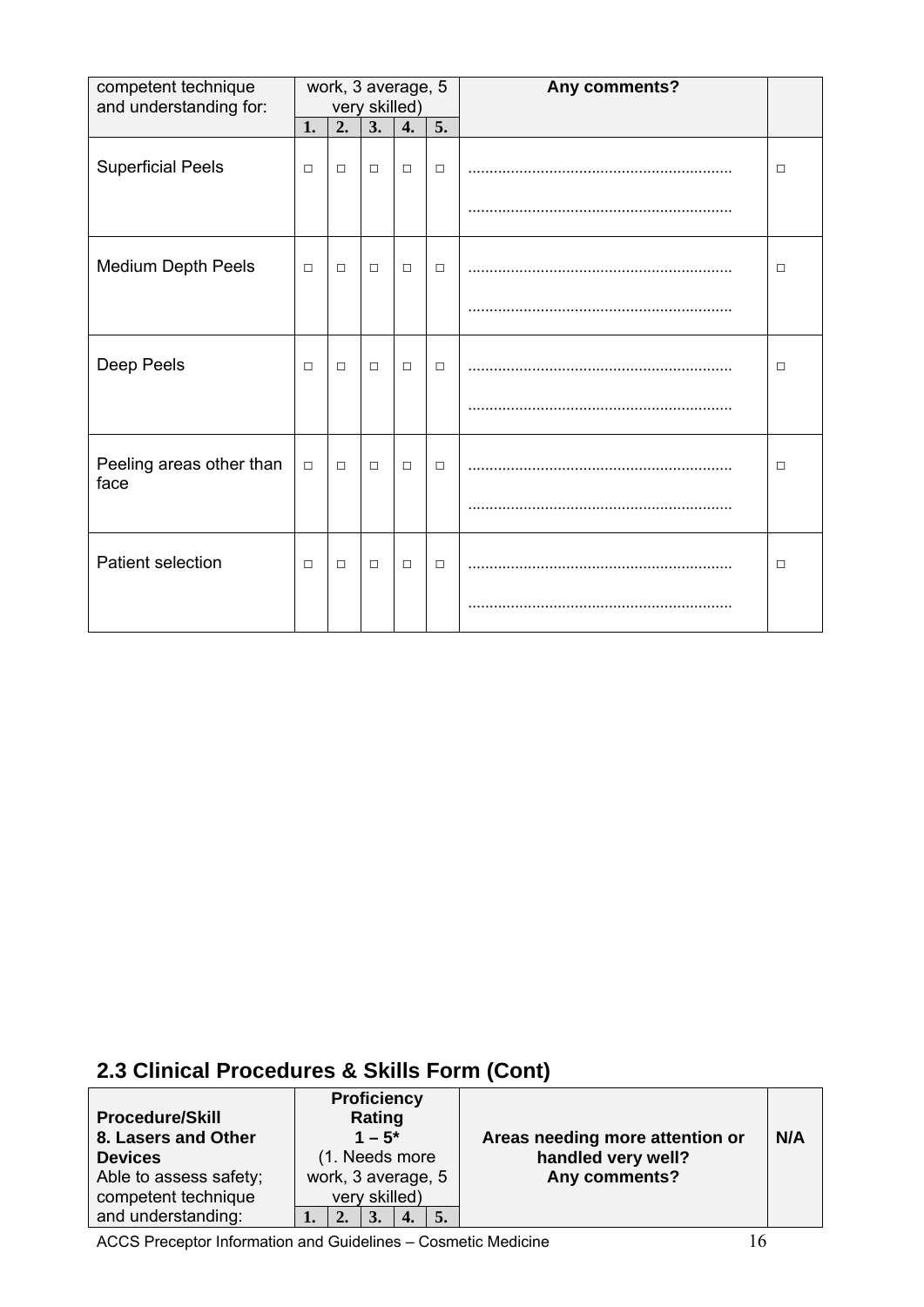| Vascular Laser<br>Name of laser:              | $\Box$ | $\Box$ | $\Box$ | $\Box$ | $\Box$ | $\Box$ |
|-----------------------------------------------|--------|--------|--------|--------|--------|--------|
|                                               |        |        |        |        |        |        |
| <b>Pigment Laser</b><br>Name of laser:        | $\Box$ | $\Box$ | $\Box$ | $\Box$ | $\Box$ | □      |
|                                               |        |        |        |        |        |        |
| <b>Hair Reduction laser</b><br>Name of laser: | $\Box$ | $\Box$ | $\Box$ | $\Box$ | $\Box$ | □      |
|                                               |        |        |        |        |        |        |
| <b>Fractional Laser</b><br>Name of laser:     | $\Box$ | $\Box$ | $\Box$ | $\Box$ | $\Box$ | □      |
|                                               |        |        |        |        |        |        |
| Understanding of<br>Ablative/non ablative     | □      | $\Box$ | $\Box$ | $\Box$ | $\Box$ | □      |
| Lasers/techniques                             |        |        |        |        |        |        |
| Phototherapy - PDT                            | $\Box$ | $\Box$ | $\Box$ | $\Box$ | $\Box$ | □      |
|                                               |        |        |        |        |        |        |
| Phototherapy - other                          | $\Box$ | $\Box$ | $\Box$ | $\Box$ | $\Box$ | $\Box$ |
|                                               |        |        |        |        |        |        |
| <b>RF Devices</b>                             | $\Box$ | $\Box$ | $\Box$ | $\Box$ | $\Box$ | □      |
|                                               |        |        |        |        |        |        |
| Plasma skin<br>Rejuvenation                   | $\Box$ | $\Box$ | $\Box$ | $\Box$ | $\Box$ | □      |
|                                               |        |        |        |        |        |        |

| <b>Procedure/Skill</b><br>9. Sclerotherapy<br>Able to assess safety,<br>competent technique<br>and understanding: |   | <b>Proficiency</b><br>Rating<br>$1 - 5^*$<br>(1. Needs more<br>very skilled) | work, 3 average, 5 |    | Areas needing more attention or<br>handled very well?<br>Any comments? | N/A |
|-------------------------------------------------------------------------------------------------------------------|---|------------------------------------------------------------------------------|--------------------|----|------------------------------------------------------------------------|-----|
|                                                                                                                   |   |                                                                              | 4.                 | 5. |                                                                        |     |
| Micro-sclerotherapy                                                                                               | п |                                                                              | П                  |    |                                                                        |     |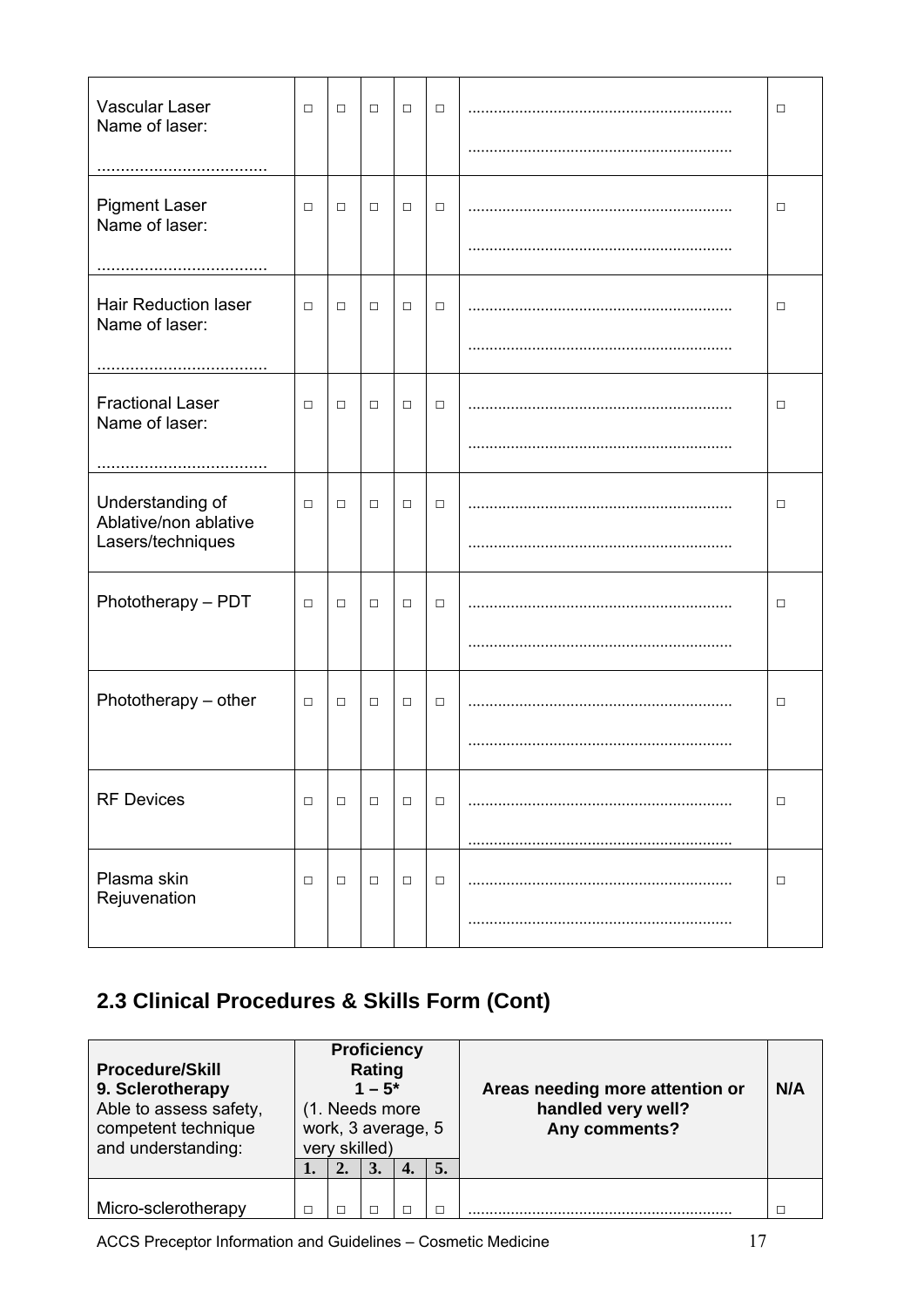| Varicose Veins | _ |  | – | $\sim$ |
|----------------|---|--|---|--------|

| <b>Procedure/Skill</b><br><b>10. Infection Control</b><br>Safe, competent<br>technique and<br>understanding: |   | <b>Proficiency</b><br>Rating<br>$1 - 5^*$<br>(1. Needs more<br>work, 3 average, 5<br>very skilled) |    |    | Areas needing more attention or<br>handled very well?<br>Any comments? | N/A |
|--------------------------------------------------------------------------------------------------------------|---|----------------------------------------------------------------------------------------------------|----|----|------------------------------------------------------------------------|-----|
|                                                                                                              |   | 3.                                                                                                 | 4. | 5. |                                                                        |     |
| <b>Infection Control</b>                                                                                     | П | п                                                                                                  | П  | п  |                                                                        |     |

| <b>Procedure/Skill</b><br>11. Patient Selection<br>Able to assess safely,<br>competent technique<br>and understanding: | <b>Proficiency</b><br>Rating<br>$1 - 5^*$<br>(1. Needs more<br>work, 3 average, 5<br>very skilled) |        |        |                  |        | Areas needing more attention or<br>handled very well?<br>Any comments? | N/A |
|------------------------------------------------------------------------------------------------------------------------|----------------------------------------------------------------------------------------------------|--------|--------|------------------|--------|------------------------------------------------------------------------|-----|
|                                                                                                                        |                                                                                                    | 2.     | 3.     | $\overline{4}$ . | 5.     |                                                                        |     |
| <b>Patient Selection</b>                                                                                               | $\Box$                                                                                             | $\Box$ | $\Box$ | $\Box$           | $\Box$ |                                                                        | П   |
| Appropriate referrals                                                                                                  | $\Box$                                                                                             | $\Box$ | П      | П                | П      |                                                                        | П   |

| <b>Procedure/Skill</b><br><b>12. Medical Ethics</b><br>Able to assess safety,<br>competent technique<br>and understanding: |    | <b>Proficiency</b><br>Rating<br>$1 - 5^*$<br>(1. Needs more<br>very skilled) | work, 3 average, 5 |    | Areas needing more attention or<br>handled very well?<br>Any comments? | N/A |
|----------------------------------------------------------------------------------------------------------------------------|----|------------------------------------------------------------------------------|--------------------|----|------------------------------------------------------------------------|-----|
|                                                                                                                            | 2. | 3.                                                                           | 4.                 | 5. |                                                                        |     |
| <b>Medical Ethics</b>                                                                                                      |    |                                                                              | $\Box$             |    |                                                                        |     |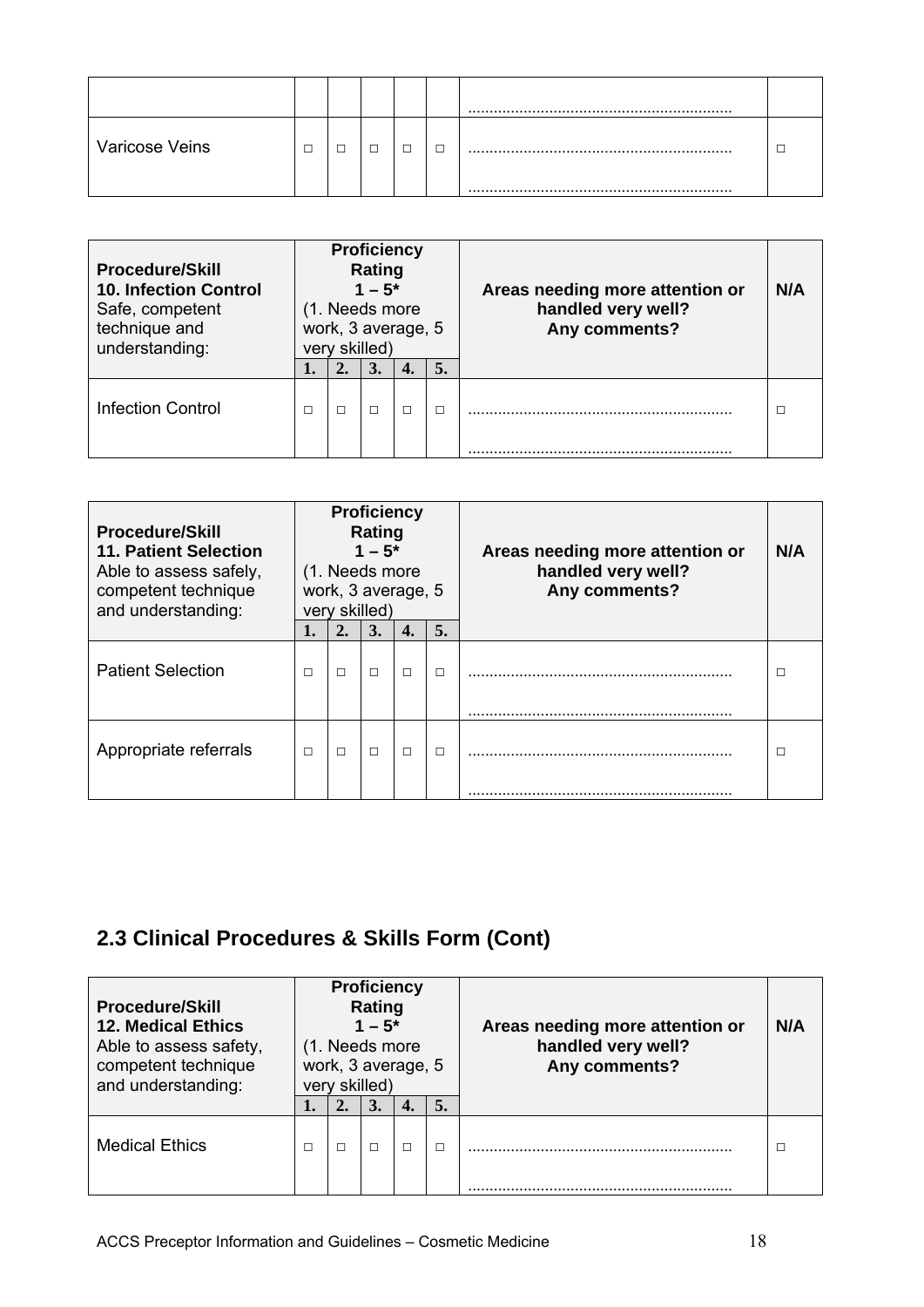| <b>Procedure/Skill</b><br>13. Lipoplasty<br>Able to assess safety,<br>competent technique<br>and understanding: |        |        | <b>Proficiency</b><br>Rating<br>$1 - 5^*$<br>(1. Needs more<br>very skilled) | work, 3 average, 5 |        | Areas needing more attention or<br>handled very well?<br>Any comments? | N/A |
|-----------------------------------------------------------------------------------------------------------------|--------|--------|------------------------------------------------------------------------------|--------------------|--------|------------------------------------------------------------------------|-----|
|                                                                                                                 | 1.     | 2.     | 3.                                                                           | 4.                 | 5.     |                                                                        |     |
| Lipoplasty                                                                                                      | $\Box$ | $\Box$ | П                                                                            | $\Box$             | $\Box$ |                                                                        | □   |
|                                                                                                                 |        |        |                                                                              |                    |        |                                                                        |     |
|                                                                                                                 |        |        |                                                                              |                    |        |                                                                        |     |
|                                                                                                                 |        |        |                                                                              |                    |        |                                                                        |     |
|                                                                                                                 |        |        |                                                                              |                    |        |                                                                        |     |

Thank you for your assistance in completing this form. If you have any queries please contact one of the College's Censors. The completed form should be mailed to ACCS Administration with the checklist (form 2.4) and other required forms.

Signed:\_\_\_\_\_\_\_\_\_\_\_\_\_\_\_\_\_\_\_\_\_\_\_\_\_\_\_\_\_\_\_\_\_\_\_

Date:\_\_\_\_\_\_\_\_\_\_\_\_\_\_\_\_\_\_\_\_\_\_\_\_\_\_\_\_\_\_\_\_\_\_\_\_\_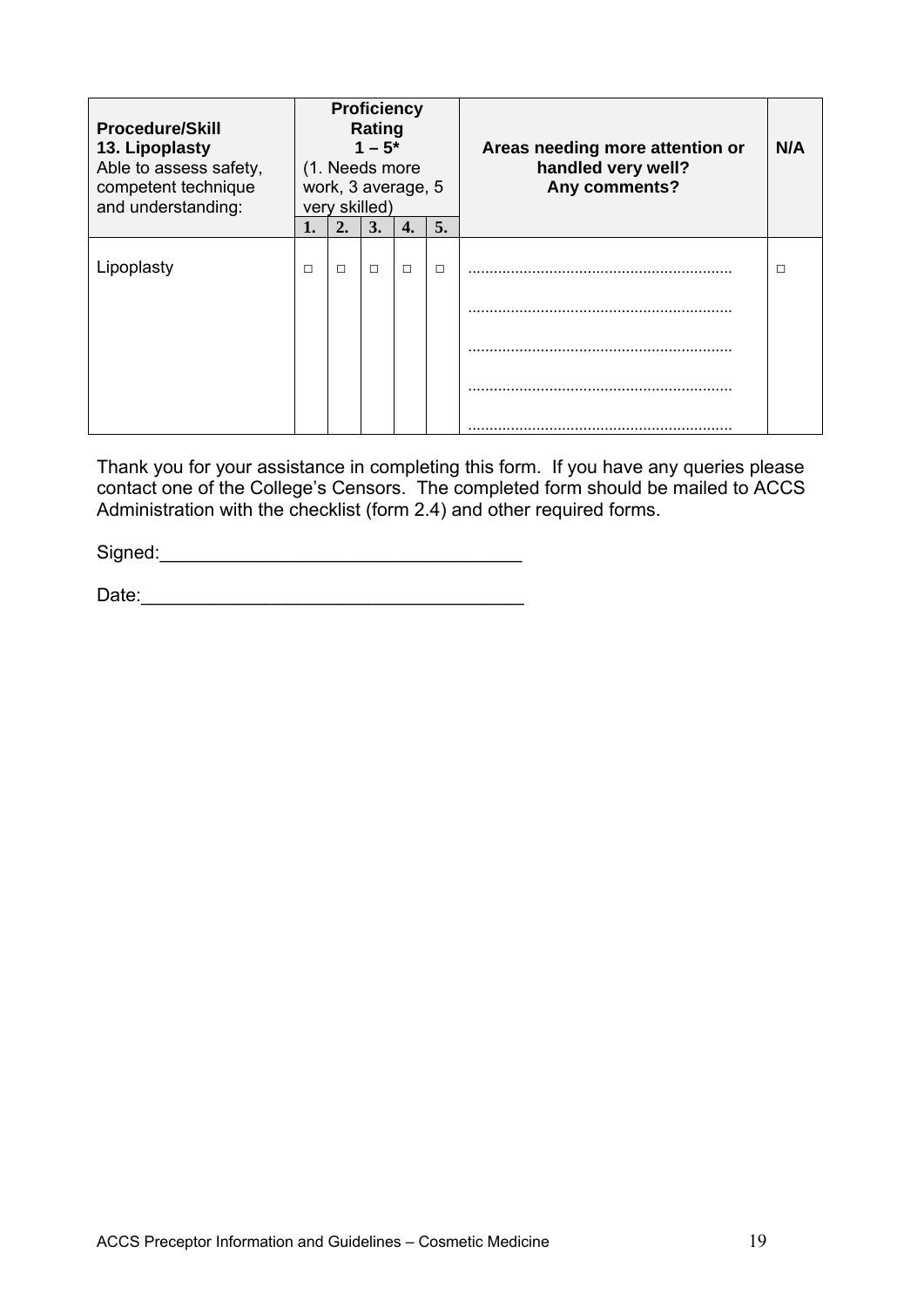# **2.4 ACCS Preceptor Training Checklist Form**

The following checklist is to help the preceptor ensure that all requirements for the training program are completed and should be returned as the cover sheet with all the required forms that are to be sent to the ACCS regarding the Registrar:

| <b>Preceptor Name</b>                                                                     |            |                        |                                                                          |  |  |  |  |  |
|-------------------------------------------------------------------------------------------|------------|------------------------|--------------------------------------------------------------------------|--|--|--|--|--|
|                                                                                           |            |                        |                                                                          |  |  |  |  |  |
| <b>Registrar Name</b>                                                                     |            |                        |                                                                          |  |  |  |  |  |
|                                                                                           |            |                        |                                                                          |  |  |  |  |  |
|                                                                                           |            |                        |                                                                          |  |  |  |  |  |
| <b>Term Date -Start</b>                                                                   |            | <b>Term Date - End</b> |                                                                          |  |  |  |  |  |
|                                                                                           |            |                        |                                                                          |  |  |  |  |  |
|                                                                                           |            |                        |                                                                          |  |  |  |  |  |
| <b>Registrar Evaluation</b><br>Form 2.1 Filled Out<br>$(3$ pages - pages 8 to 10)         | $\Box$ Yes | $\Box$ No              |                                                                          |  |  |  |  |  |
| <b>General Comments</b>                                                                   |            |                        |                                                                          |  |  |  |  |  |
| Form 2.2 Filled Out:                                                                      | $\Box$ Yes | $\Box$ No              |                                                                          |  |  |  |  |  |
| $(1$ page – page 11)                                                                      |            |                        |                                                                          |  |  |  |  |  |
| <b>Clinical Procedures Form</b>                                                           |            |                        |                                                                          |  |  |  |  |  |
| 2.3 Filled Out:                                                                           | $\Box$ Yes | $\Box$ No              |                                                                          |  |  |  |  |  |
| $(8 \text{ pages} - \text{pages} 12 \text{ to } 19)$                                      |            |                        |                                                                          |  |  |  |  |  |
|                                                                                           |            |                        |                                                                          |  |  |  |  |  |
| <b>Registrar has participated</b><br>in Journal Club:                                     | $\Box$ Yes | $\Box$ No              |                                                                          |  |  |  |  |  |
|                                                                                           |            |                        |                                                                          |  |  |  |  |  |
| <b>Registrar has attended</b><br>$\Box$ Yes<br>scheduled Meetings/<br><b>Conferences:</b> |            | $\Box$ No              |                                                                          |  |  |  |  |  |
|                                                                                           |            |                        |                                                                          |  |  |  |  |  |
| <b>Registrar has presented</b><br>Diary and Log for approval<br>and signature             | $\Box$ Yes | $\Box$ No              |                                                                          |  |  |  |  |  |
|                                                                                           |            |                        |                                                                          |  |  |  |  |  |
|                                                                                           |            |                        | □ Yes Conference Presentation (if applicable to preceptor term) □ No N/A |  |  |  |  |  |
| Title:                                                                                    |            |                        | <b>Meeting:</b>                                                          |  |  |  |  |  |
|                                                                                           |            |                        |                                                                          |  |  |  |  |  |
|                                                                                           |            |                        |                                                                          |  |  |  |  |  |
| □Yes Paper Submitted for Publishing(if applicable to preceptor term) No N/A               |            |                        |                                                                          |  |  |  |  |  |
| Title:                                                                                    |            | <b>Meeting:</b>        |                                                                          |  |  |  |  |  |
|                                                                                           |            |                        |                                                                          |  |  |  |  |  |
|                                                                                           |            |                        |                                                                          |  |  |  |  |  |

# **3. Summary of Cosmetic Medicine Curriculum**

 $\overline{\phantom{a}}$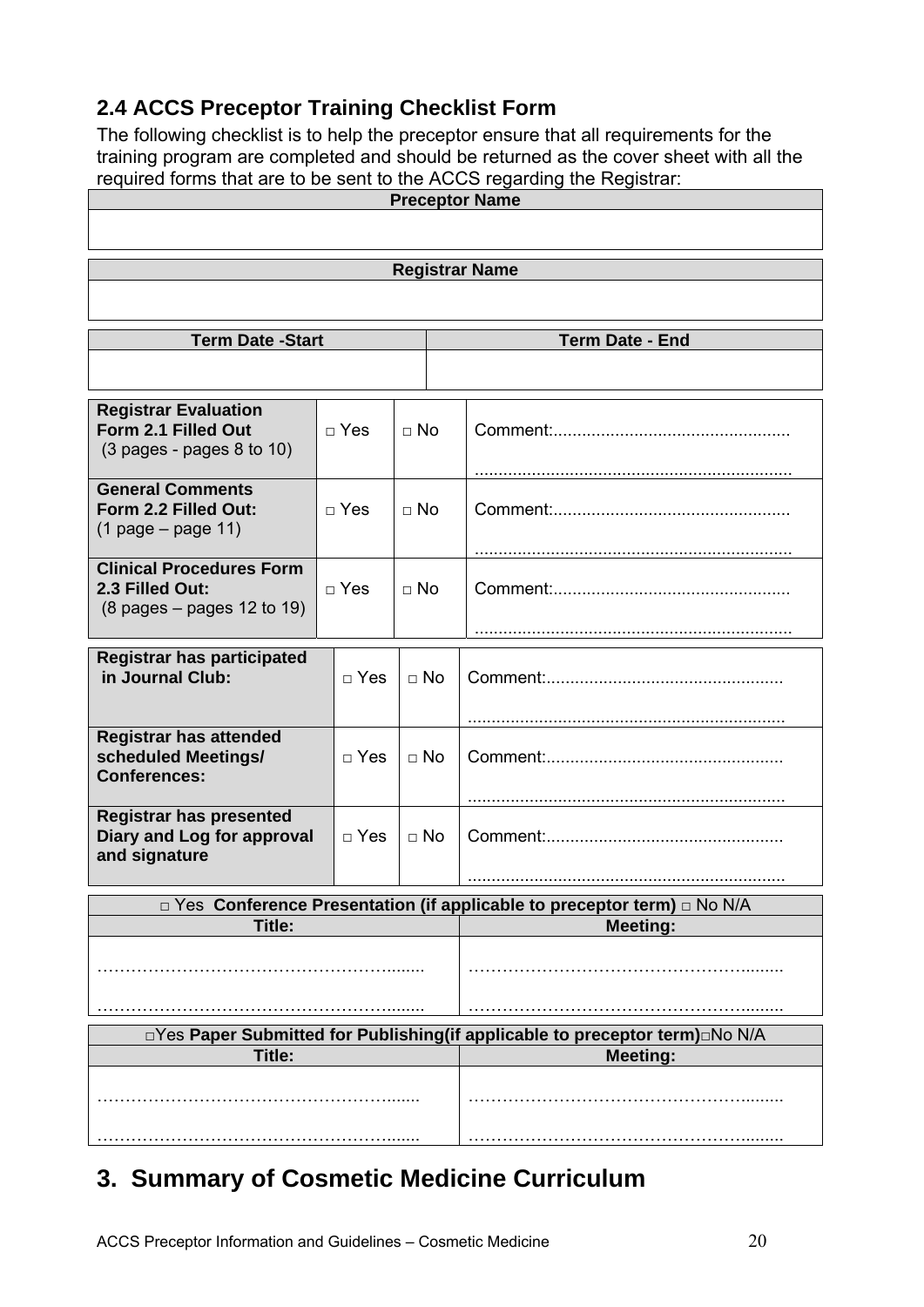### **3.1 Dermatology**

- a) Structure and function of normal skin
- b) Classification of Skin Types Fitzpatrick
- c) Effects of Chronological Aging
- d) Effects of Photo aging
- e) Healing Skin:
	- Physiology
	- Abnormal healing
	- Delayed healing
	- Scar formation
- f) Theory of antioxidants in relation to aging process.
- g) Anti-aging topical skin preparations and their effects.

#### **3.2 Common Dermatological Conditions Presenting to the Cosmetic Physician**

- a) Acne Pathophysiology
	- Treatment: Topical
		- AHAs and peeling agents
		- **Retinoids**
		- Antibacterials
	- Treatment: Systemic
		- Antibiotics
		- Hormones
		- **Roaccutane**
	- Dietary Influence
	- Physical
		- **Exfoliants**
		- Microdermabrasion
	- Light Therapy
	- $\bullet$  PDT
- b) Acne scarring Pathogenesis
	- **•** Treatment
	- Dermal Fillers
	- Dermabrasion
	- Collagen Induction Therapy
	- Laser resurfacing & Fractional laser
	- Surgical:
		- Excision Skin graft
		- Fat Graft
		- Subscision
- c) Pigmentary Disorders
	- Melasma
	- Vitiligo
	- Post inflammatory hyperpigmentation
	- Post traumatic hypopigmentation
- d) Benign Skin conditions (covered under conditions treatable by lasers)
	- Viral
	- Pigmented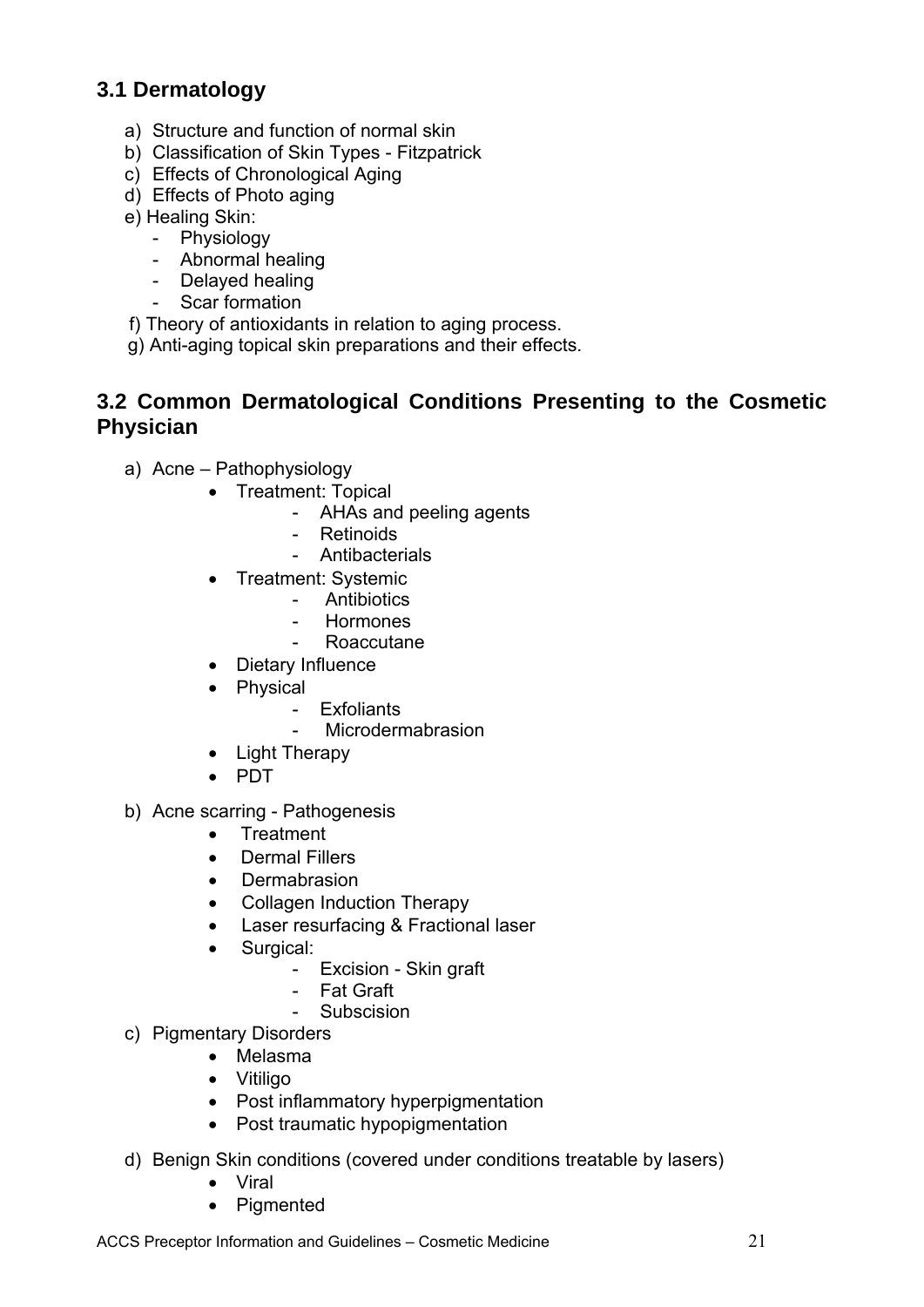- Vascular
- Neoplastic
- e) Inflammatory dermatoses
- f) Dermatologic conditions associated with systemic disease

### **3.3 Facial Anatomy**

- a) Musculature
- b) Nerve Supply
- c) Aesthetics

# **3.4 Pharmacology**

- a) Topical Anaesthetics
- b) Local Anaesthetics
- c) Conscious Sedation (Candidates should be familiar with the guidelines set out by the College of Anaesthetists.

# **3.5 Chemical Denervation**

- a) Botulinum Toxin
	- Mode of action
	- Indications
	- Side effects and complications:
		- systemic
		- allergic
		- regional
		- prevention and treatment
	- Duration of action
	- Appropriate doses/dilutions
	- Safety and toxicity
	- Storage and transport
	- Anatomy of facial/neck muscles
	- Hyperhidrosis principles of Botulinum toxin use - other treatment options.

### **3.6 Dermal Fillers**

- a) Biological:- Bovine Collagen "Collagen"
	- Composition/Chemical or molecular nature
	- Mechanism of Action
	- Pharmacokinetic- breakdown/longevity
	- Method of Placement
	- Indications
	- Contraindications
	- Adverse Effects
		- Hypersensitivity Allergic, test dosing
		- Infection
		- Ischaemic Necrosis/Embolism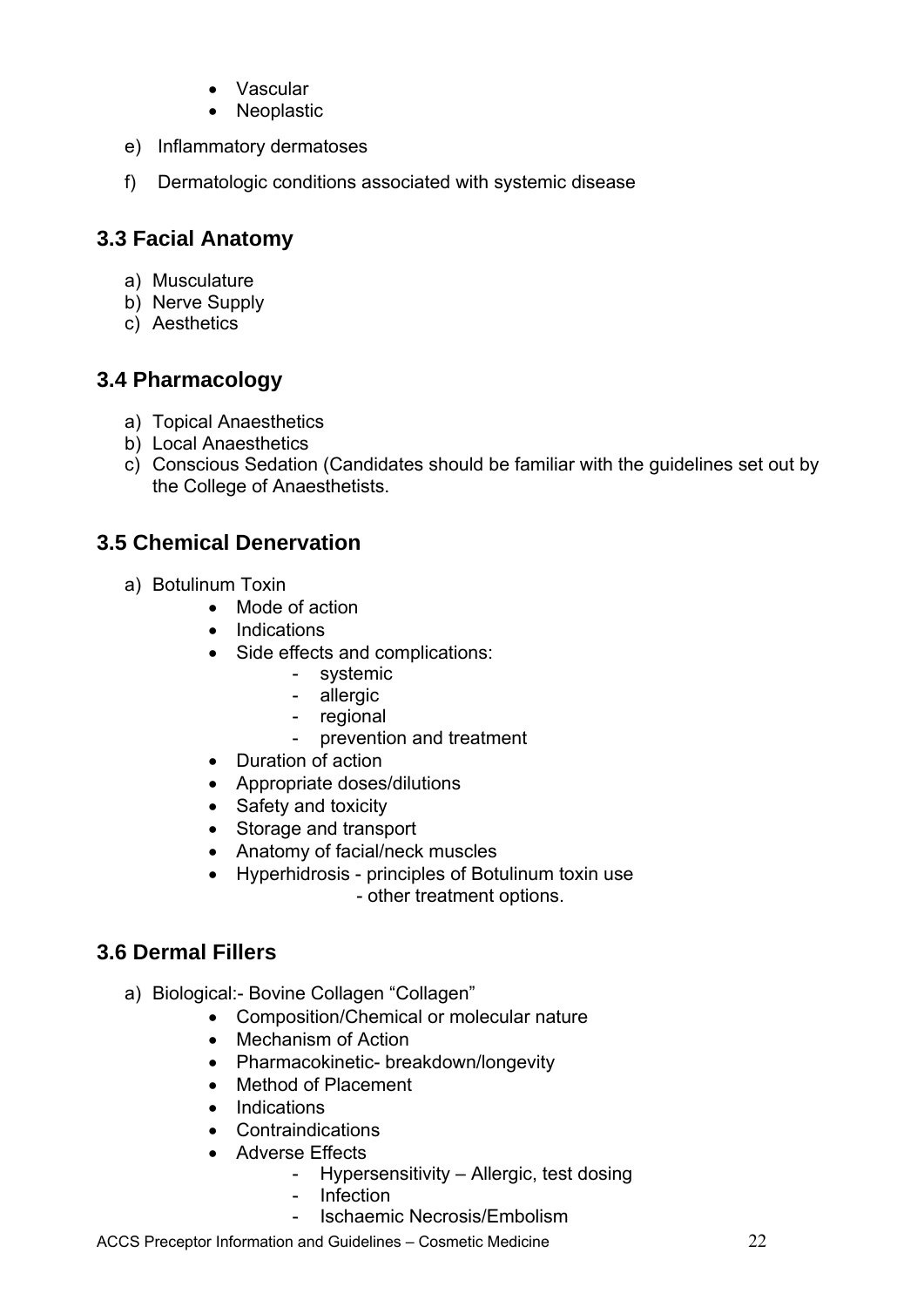- Late reactions- ie Granulomas
- Distinction between nodules and granulomas
- b) Hyaluronic Acids Varieties of and distinctions between
	- Composition/Chemical or molecular nature
	- Mechanism of Action
	- Pharmacokinetic- breakdown/longevity
	- Method of Placement
	- Indications
	- Contraindications
	- Adverse Effects
		- Hypersensitivity Allergic, Late reactions ie Granulomas
		- Infection
		- Ischaemic Necrosis/Embolism
		- Distinction between nodules and granulomas
- c) Synthetic Non Reabsorbable:
	- Particulate
	- Gel
	- Composition/Chemical or molecular nature
	- Mechanism of Action
	- Pharmacokinetic longevity
	- Method of Placement
	- Indications
	- Contraindications
	- Adverse Effects
		- Hypersensitivity Allergic, Late reactions ie Granulomas
		- Infection
		- Ischaemic Necrosis/Embolism
		- Distinction between nodules and granulomas
- d) Cultured autologous fibroblasts
	- Mechanism of Action
	- Pharmacokinetic- breakdown/longevity
	- Method of Placement
	- Indications
	- Contraindications
	- Adverse Effects
- e) Autologous Fat
	- Mechanism of Action
	- Pharmacokinetic- breakdown/longevity
	- Method of Placement
	- Indications
	- Contraindications
	- Adverse Effects

#### **3.7 Facial Peels**

- a) Classification;
	- Superficial
	- Medium
	- Deep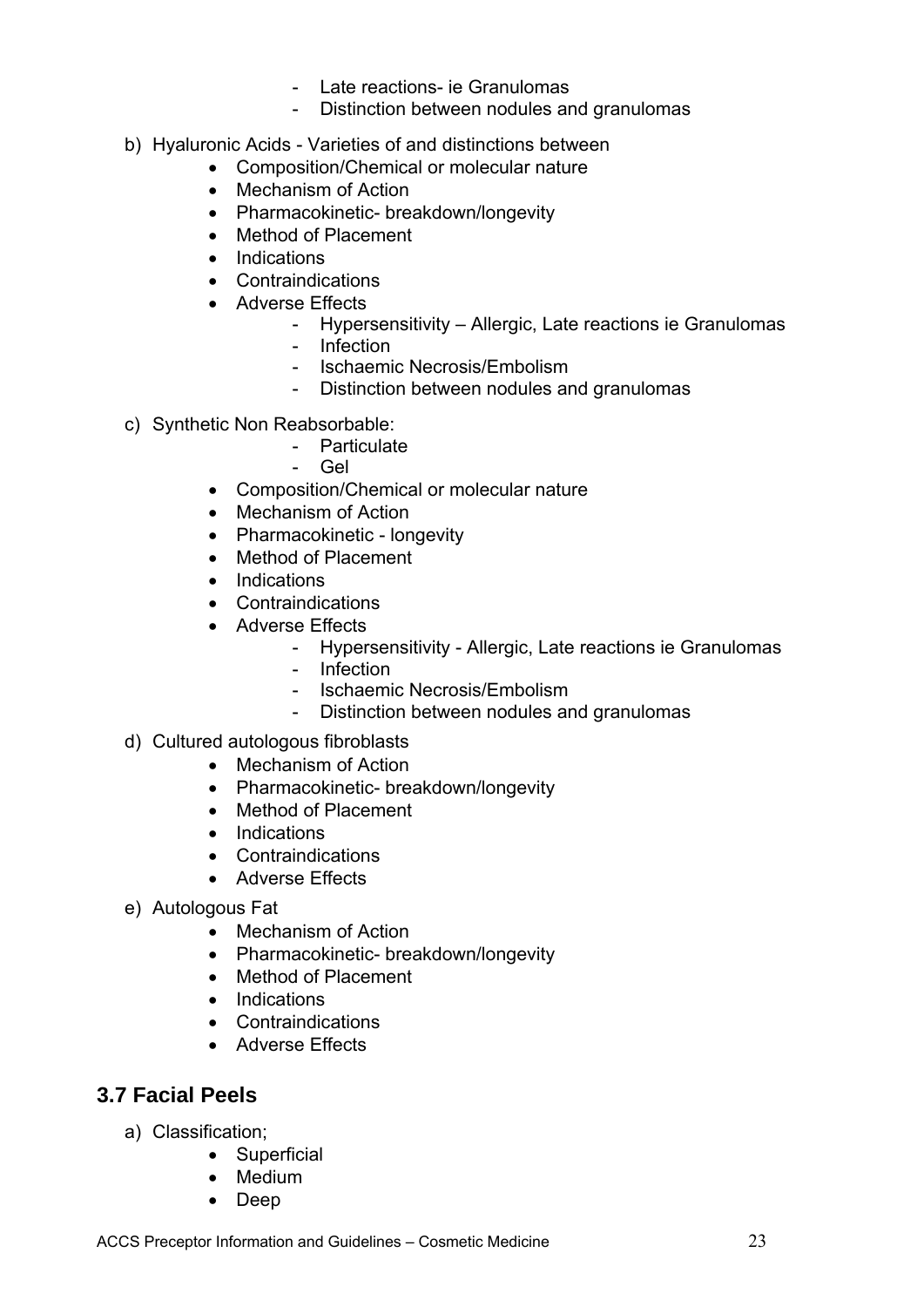- Augmented
- b) Characterisistics:
	- Fruit Acids, Glycolic, AHA
	- BHAs
	- Jessner
	- $\bullet$  TCA
	- Phenol
	- Retinoic Acid
	- Microdermabrasion
	- Combinations
- c) Basic Understanding of each different agent:
	- Indication for use
	- Contraindications
	- Mode of application (including neutralisation)
	- Mechanism of action
	- Potentiating Factors
	- Adverse Effects
- d) Peeling areas other than face
	- Indications
	- Precautions
- e) Patient Selection

### **3.8 Lasers and Other Devices**

Science and Safety of Medical Lasers is Examined separately. Members of the College may apply to be included on the Procedure Specific Register for Lasers after passing the Laser Science and Safety Examination or equivalent, and presenting a log book of 100 laser cases. This curriculum aims at ensuring a basic clinical knowledge of lasers and other devices only.

a) Vascular Lasers - Chromphore

- Principles/Mode of action
- Indications
- Appropriate Lasers (wavelength/type)
- Side effects and Complications

#### b) Pigment Lasers - Chromophore

- Principles/Mode of action
- Indications
- Appropriate lasers
- Side effects and complications
- Q-switched lasers
- Chromophore
- Principles/Mode of action
- Indications
- Appropriate lasers
- Side effects and Complications
- c) Hair Reduction Lasers Principles/Mode of action
	- Indications
	- Hirsutism: Causes and investigation
	- Fitzpatrick Skin Type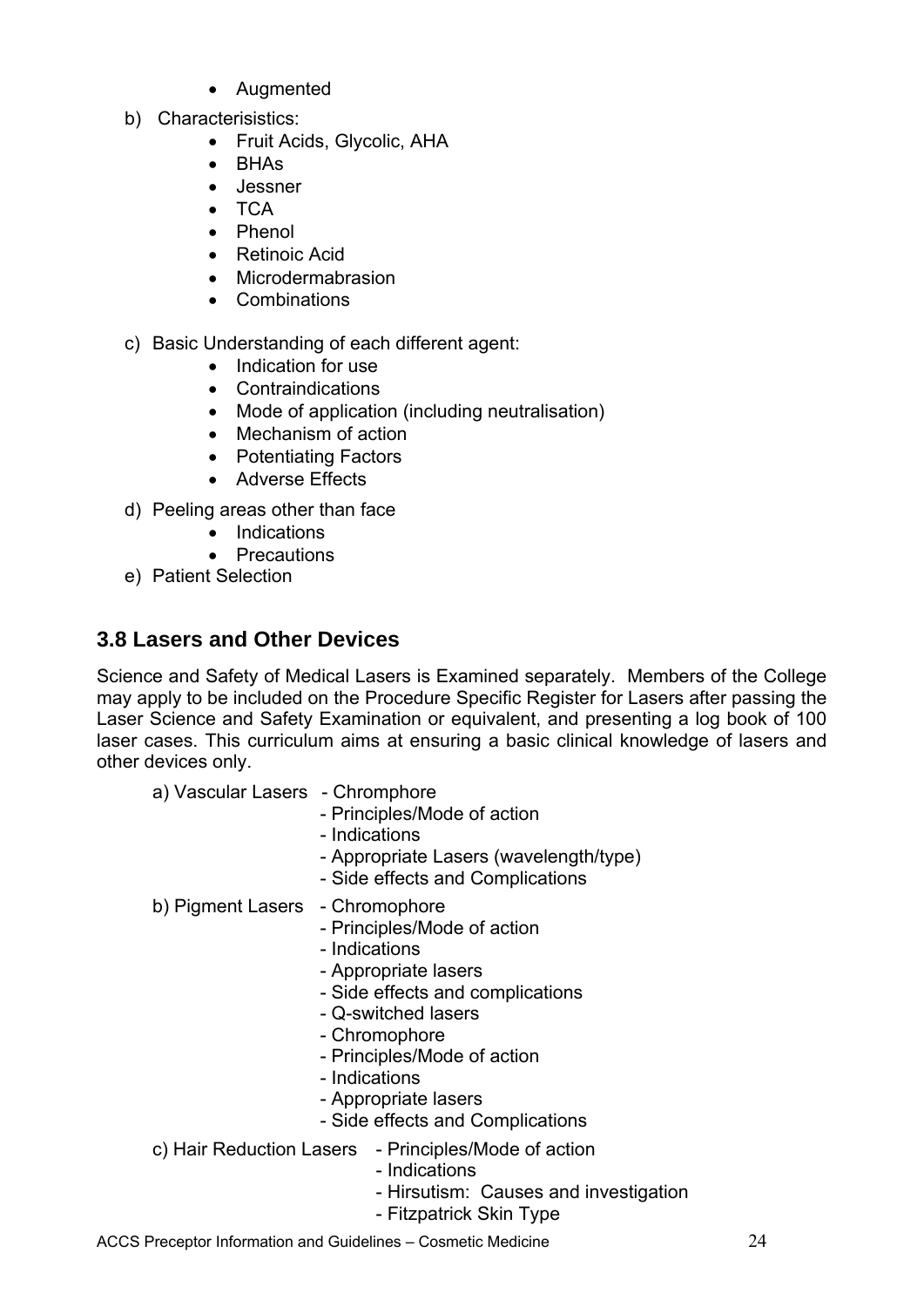- Precautions
- Patient Preparation
- Expected results
- Side effects and complications
- d) Ablation Principles/Mode of action
	- Resurfacing lasers
	- Indications
	- Contraindications
	- Patient preparation
	- Precautions
	- Post operative care
	- Side effects and complications

e) Fractional Laser Treatments - Principles/Mode of action

- Appropriate lasers
- Indications
- Wavelengths
- Ablative/non ablative fractional treatments
- Side effects and Complications
- f) Non Ablative Lasers "Photo-Rejuvenation"
	-
	- Principles/Mode of action
	- Appropriate lasers
	- Indications
	- Complications
	- Adjuvant therapies Botox, Filler, Peels as above
- g) Intense Pulsed Light Principles
	- Indications/Applications
	- Difference between IPL and laser
	- Side effects and complications
- h) Laser Safety Eye protection
	- -flammable liquids and gases
	- -Smoke hazard
	- -Access and signage
	- -General precautions
- i) Phototherapy
	- Photodynamic therapy
		- Principles
		- Indications
		- Post-operative care
		- Side effects and complications
	- PUVA/UVA
		- Principles
		- Indications
		- Post-operative care
		- Side effects and complications
		- Narrow band UVB
			- Principles
			- Indications
			- Post-operative care
			- Side effects
- j) Radiofrequency devices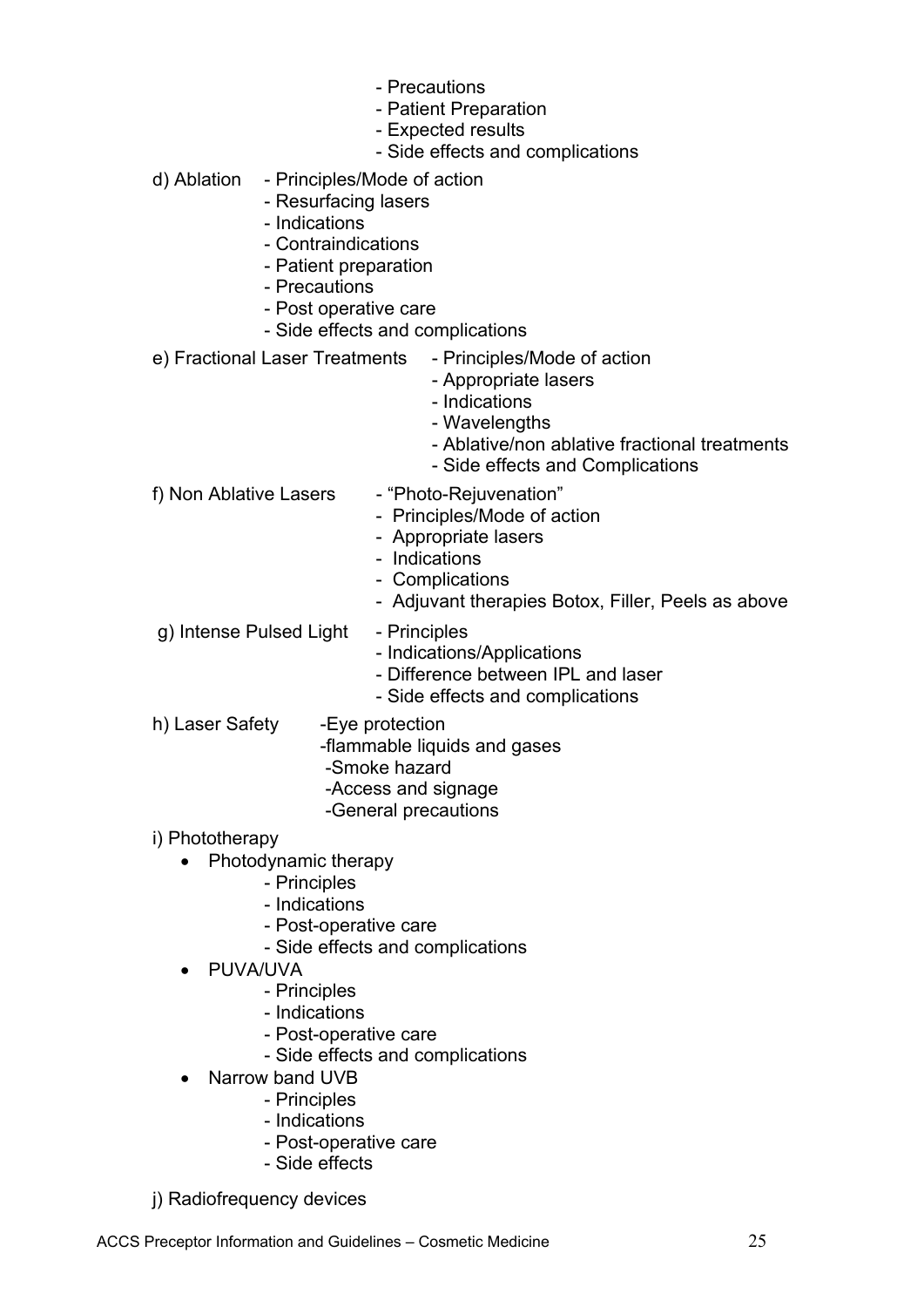- Monopolar
- Bipolar
- Fractional
- Combinations with light
- k) Plasma Skin rejuvenation
	- Eq. Portrait

### **3.9 Sclerotherapy**

- a) Anatomy of the lower limb venous system
- b) Pathophysiology/Aetiology of varicose and spider veins
- c) Indications for treatment
- d) Micro sclerotherapy
- e) Varicose veins
	- Assessment and investigations
	- Indications for UGS
	- Ambulant Phlebectomy, Indications
	- Sclerotherapy solutions:
		- Aethoxysclerol
			- Mode of action
			- Techniques of injection
			- Side effects
			- Complications
			- Post treatment care
		- Sodium Tetradecyl Sulfate
			- Mode of action
			- Techniques of injection
			- Side effects
			- Complications
			- Post treatment care
		- Hypertonic Saline
			- Mode of action
			- Techniques of injection
			- Side effects
			- Complications
			- Post treatment care
		- Others
			- Mode of action
			- Techniques of injection
			- Side effects
			- Complications
			- Post treatment care

# **3.10 Infection Control**

Candidates should be familiar with principles of infection control as outlined in the College of General Practice Guidelines for Infection Control.

# **3.11 Patient Selection**